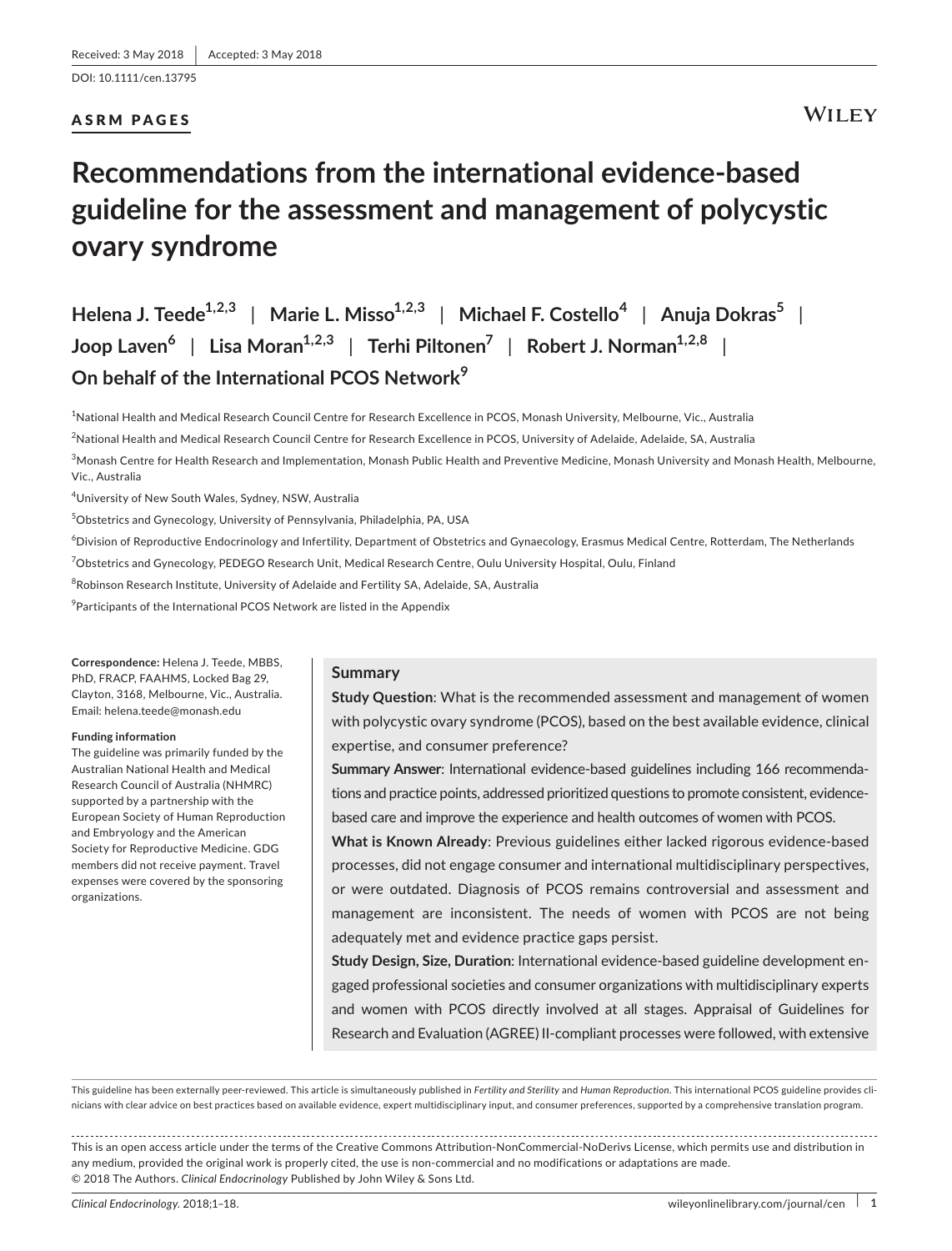evidence synthesis. The Grading of Recommendations, Assessment, Development, and Evaluation (GRADE) framework was applied across evidence quality, feasibility, acceptability, cost, implementation and ultimately recommendation strength.

**Participants/Materials, Setting, Methods**: Governance included a six continent international advisory and a project board, five guideline development groups (GDGs), and consumer and translation committees. Extensive health professional and consumer engagement informed guideline scope and priorities. Engaged international societynominated panels included pediatrics, endocrinology, gynecology, primary care, reproductive endocrinology, obstetrics, psychiatry, psychology, dietetics, exercise physiology, public health and other experts, alongside consumers, project management, evidence synthesis, and translation experts. Thirty-seven societies and organizations covering 71 countries engaged in the process. Twenty face-to-face meetings over 15 months addressed 60 prioritized clinical questions involving 40 systematic and 20 narrative reviews. Evidence-based recommendations were developed and approved via consensus voting within the five guideline panels, modified based on international feedback and peer review, with final recommendations approved across all panels.

**Main Results and the Role of Chance**: The evidence in the assessment and management of PCOS is generally of low to moderate quality. The guideline provides 31 evidence based recommendations, 59 clinical consensus recommendations and 76 clinical practice points all related to assessment and management of PCOS. Key changes in this guideline include: (a) considerable refinement of individual diagnostic criteria with a focus on improving accuracy of diagnosis; (b) reducing unnecessary testing; (c) increasing focus on education, lifestyle modification, emotional wellbeing and quality of life; and (d) emphasizing evidence based medical therapy and cheaper and safer fertility management.

**Limitations, Reasons for Caution**: Overall evidence is generally low to moderate quality, requiring significantly greater research in this neglected, yet common condition, especially around refining specific diagnostic features in PCOS. Regional health system variation is acknowledged and a process for guideline and translation resource adaptation is provided.

**Wider Implications of the Findings**: The international guideline for the assessment and management of PCOS provides clinicians with clear advice on best practice based on the best available evidence, expert multidisciplinary input and consumer preferences. Research recommendations have been generated and a comprehensive multifaceted dissemination and translation program supports the guideline with an integrated evaluation program.

#### **KEYWORDS**

assessment, evidence-based, GRADE, guideline, management, polycystic ovary syndrome

## **1** | **WHAT DOES THIS ME AN FOR ADOLESCENTS AND WOMEN WITH PCOS?**

This guideline aims to optimize evidence-based, consistent care that meets the needs and improves the quality of life of women with PCOS. The guideline and translation program were developed with full consumer participation at all stages, targeting areas and outcomes of priority for women with PCOS. The aim is to

support women and their health care providers to optimize diagnosis, assessment and management of PCOS. There is an emphasis on partnership in care and empowerment of women with PCOS. Personal characteristics, preferences, culture and values are considered. With effective translation, the guideline and health professional and consumer resources will address gaps and priorities identified by women with PCOS and will promote vital future research.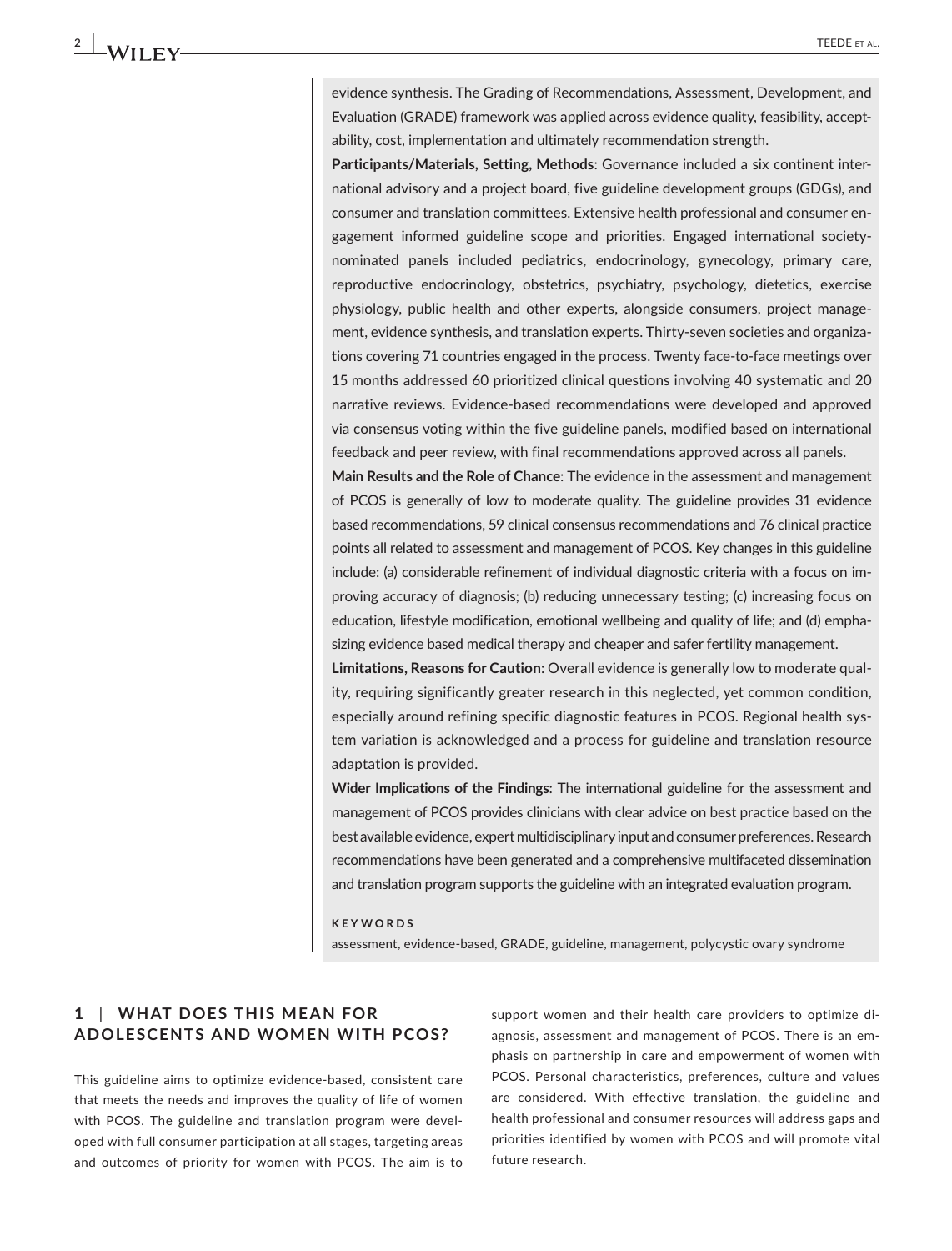

\* Time points and tasks where prioritisation of engagement from GDG is required



### **2** | **INTRODUCTION**

Polycystic ovary syndrome (PCOS) is the most common endocrinopathy affecting reproductive aged women, with a prevalence of between 8% to 13% depending on the population studied and definitions used. $1,2$  PCOS is complex with reproductive, metabolic and psychological features.<sup>1,2</sup> Clinical practice in the assessment and management of PCOS is inconsistent, with key evidence practice gaps, whilst women internationally have highlighted delayed diagnosis and dissatisfaction with care. $3-5$  Current guidelines either are limited in breadth, do not follow rigorous best practice in development, have not involved consumers, or are outdated,  $6-10$  resulting in inconsistent guidance for clinicians and women alike. To address these identified gaps, here we summarize the development process and recommendations from the first international evidence-based guideline for the assessment and management of PCOS, bringing extensive consumer engagement and international collaboration with leading societies and organizations, multidisciplinary experts, and primary care representatives. In this process, the guideline development groups unanimously supported the Rotterdam diagnostic criteria for adult women.

This comprehensive evidence-based guideline builds on prior high quality guidelines and culminates from a rigorous, AGREEIIcompliant, evidence-based guideline development process. It provides a single source of international evidence-based recommendations to guide clinical practice with the opportunity for adaptation in relevant health systems. Together with an extensive translation program, the aim is to reduce worldwide variation in care and promote high quality service provision to improve health outcomes and quality of life in women with PCOS. The guidelines are supported by a multifaceted international translation program

with co-designed resources to upskill health professionals and empower women with PCOS, with an integrated comprehensive evaluation program.

# **3** | **MATERIALS AND METHODS**

Bestpractice evidence-basedguidelinedevelopmentmethodswere applied and are detailed in the full guideline and the technical reports and outlined in Figure 1 and available at [https://www.monash.](https://www.monash.edu/medicine/sphpm/mchri/pcos) [edu/medicine/sphpm/mchri/pcos.](https://www.monash.edu/medicine/sphpm/mchri/pcos)<sup>11</sup> The process aligns with all elements of the Appraisal of Guidelines for Research and Evaluation (AGREE) II tool for quality guideline assessment.<sup>12</sup> This involved extensive evidence synthesis and the Grading of Recommendations, Assessment, Development, and Evaluation (GRADE) framework covering evidence quality, feasibility, acceptability, cost, implementation, and ultimately recommendation strength.<sup>13</sup> Evidence synthesis methods are outlined in the full guideline and followed best practice.<sup>12-15</sup> Categories include evidence-based or consensus recommendations with accompanying clinical practice points (Table 1).

Terms include "should," "could," and "should not," are informed by the nature of the recommendation (evidence or consensus), the GRADE framework and quality of the evidence and are independent descriptors reflecting the judgement of the multidisciplinary GDG including consumers. They refer to overall interpretation and practical application of the recommendation, balancing benefits and harms. "Should" is used where benefits of the recommendation exceed harms, and where the recommendation can be trusted to guide practice. "Could" is used where either the quality of evidence was limited or the available studies demonstrate little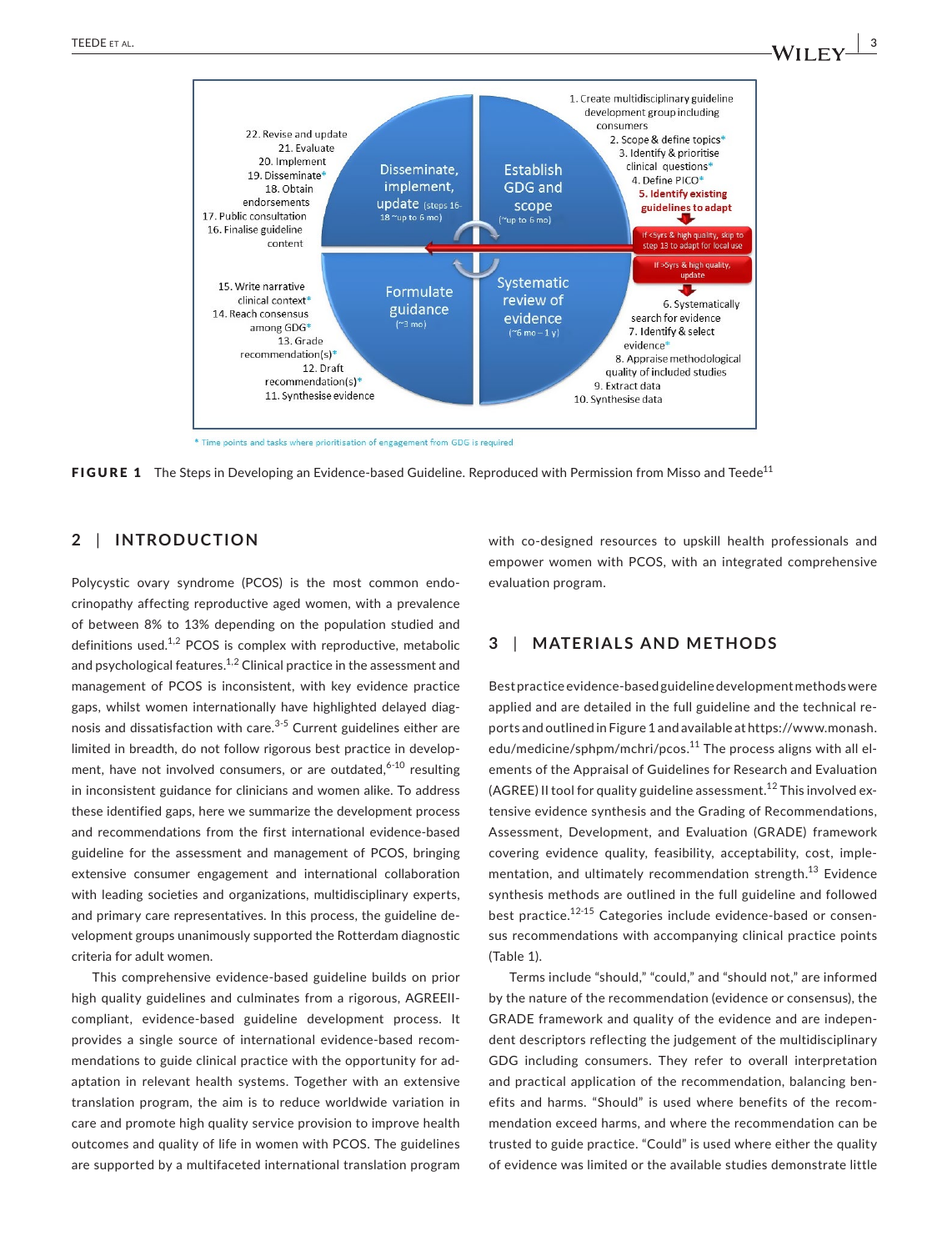# **4 a 1** *A/II* **<b>F FEEDE** et al.

**TABLE 1** Categories of recommendations in the polycystic ovary syndrome (PCOS) guideline

| <b>EBR</b> | Evidence-based recommendations are made where evidence is sufficient to inform a recommendation made by the guideline<br>development group.                                                                                                |
|------------|--------------------------------------------------------------------------------------------------------------------------------------------------------------------------------------------------------------------------------------------|
| <b>CCR</b> | Clinical consensus recommendations are made in the absence of adequate evidence on PCOS. These are informed by evidence in<br>other populations and are made by the guideline development group, using rigorous and transparent processes. |
| <b>CPP</b> | Clinical practice points are made where evidence was not sought and are made where important clinical issues arose from discussion<br>of evidence-based or clinical consensus recommendations.                                             |

clear advantage of one approach over another, or the balance of benefits to harm was unclear. "Should not" is used where there is either a lack of appropriate evidence, or the harms may outweigh the benefits.

The GRADE of the recommendation is determined by the GDG based on comprehensive structured consideration of all elements of the GRADE framework, $4$  including desirable effects, undesirable effects, balance of effects, resource requirements and cost effectiveness, equity, acceptability and feasibility and includes:

\* Conditional recommendation against the option;

- \*\* Conditional recommendation for either the option or the comparison;
- \*\*\* Conditional recommendation for the option;
- \*\*\*\* Strong recommendation for the option.

Quality of the evidence is categorized according to: the number and design of studies addressing the outcome; judgments about the quality of the studies and/or synthesized evidence, such as risk of bias, inconsistency, indirectness, imprecision, and any other considerations that may influence the quality of the evidence; key statistical data; and classification of the importance of the outcomes (Table 2). The quality of evidence reflects the extent of confidence in an estimate of the effect to support a particular recommendation<sup>4</sup> and was largely determined by the expert evidence synthesis team.

Grading of Recommendations, Assessment, Development, and Evaluation acknowledges that evidence quality is a continuum; any discrete categorization involves a degree of arbitrariness. Nevertheless, advantages of simplicity, transparency, and vividness outweigh these limitations.<sup>4</sup>

#### **4** | **RESULTS**

The recommendation table (Table 3) applies the category, descriptive terms, GRADE of the recommendations and the quality of the evidence. The full guideline is available at [https://www.monash.](https://www.monash.edu/medicine/sphpm/mchri/pcos) [edu/medicine/sphpm/mchri/pcos.](https://www.monash.edu/medicine/sphpm/mchri/pcos) The full version of the guideline outlines the clinical need for the question, the clinical question, the evidence summary, the recommendation and practice points and a summary of the justification developed by the GDGs using the GRADE framework, refined by extensive international peer review. The comprehensive evidence reviews, profiles and GRADE frameworks supporting each recommendation, can be found at <https://www.monash.edu/medicine/sphpm/mchri/pcos> in the Supplementary Technical Reports. The peer review feedback, administrative report on guideline development and disclosure of interest process and declarations can be found at [https://www.](https://www.monash.edu/medicine/sphpm/mchri/pcos) [monash.edu/medicine/sphpm/mchri/pcos.](https://www.monash.edu/medicine/sphpm/mchri/pcos) Here we present the clinical topic area recommendations and practice points (Table 3). This summary, the full guideline and technical reports are supported by a comprehensive co-designed translation program to optimize dissemination and impact with resources freely available at [https://](https://www.monash.edu/medicine/sphpm/mchri/pcos) [www.monash.edu/medicine/sphpm/mchri/pcos](https://www.monash.edu/medicine/sphpm/mchri/pcos).

## **5** | **DISCUSSION**

The International Guideline for the Assessment and Management of PCOS and the related translation program aims to provide clinicians with a quality, reliable source of international evidence-based recommendations to guide consistent clinical practice and to empower women with evidence-based information. All recommendations were formulated after an assessment of the best available evidence,

|  |  | <b>TABLE 2</b> Quality (certainty) of evidence categories (adapted from GRADE) $^{13}$ |  |  |
|--|--|----------------------------------------------------------------------------------------|--|--|
|--|--|----------------------------------------------------------------------------------------|--|--|

| High     | $\oplus \oplus \oplus$       | Very confident that the true effect lies close to that of the estimate of the effect.                                                                                              |
|----------|------------------------------|------------------------------------------------------------------------------------------------------------------------------------------------------------------------------------|
| Moderate | $\oplus \oplus \oplus \odot$ | Moderate confidence in the effect estimate: the true effect is likely to be close to the estimate of the<br>effect, but there is a possibility that it is substantially different. |
| Low      | $\oplus \oplus \oplus \odot$ | Limited confidence in the effect estimate: the true effect may be substantially different from the<br>estimate of the effect.                                                      |
| Very Low | $\bigoplus$                  | Very little confidence in the effect estimate: the true effect is likely to be substantially different from<br>the estimate of effect.                                             |
|          |                              |                                                                                                                                                                                    |

GRADE, Grading of Recommendations, Assessment, Development, and Evaluation.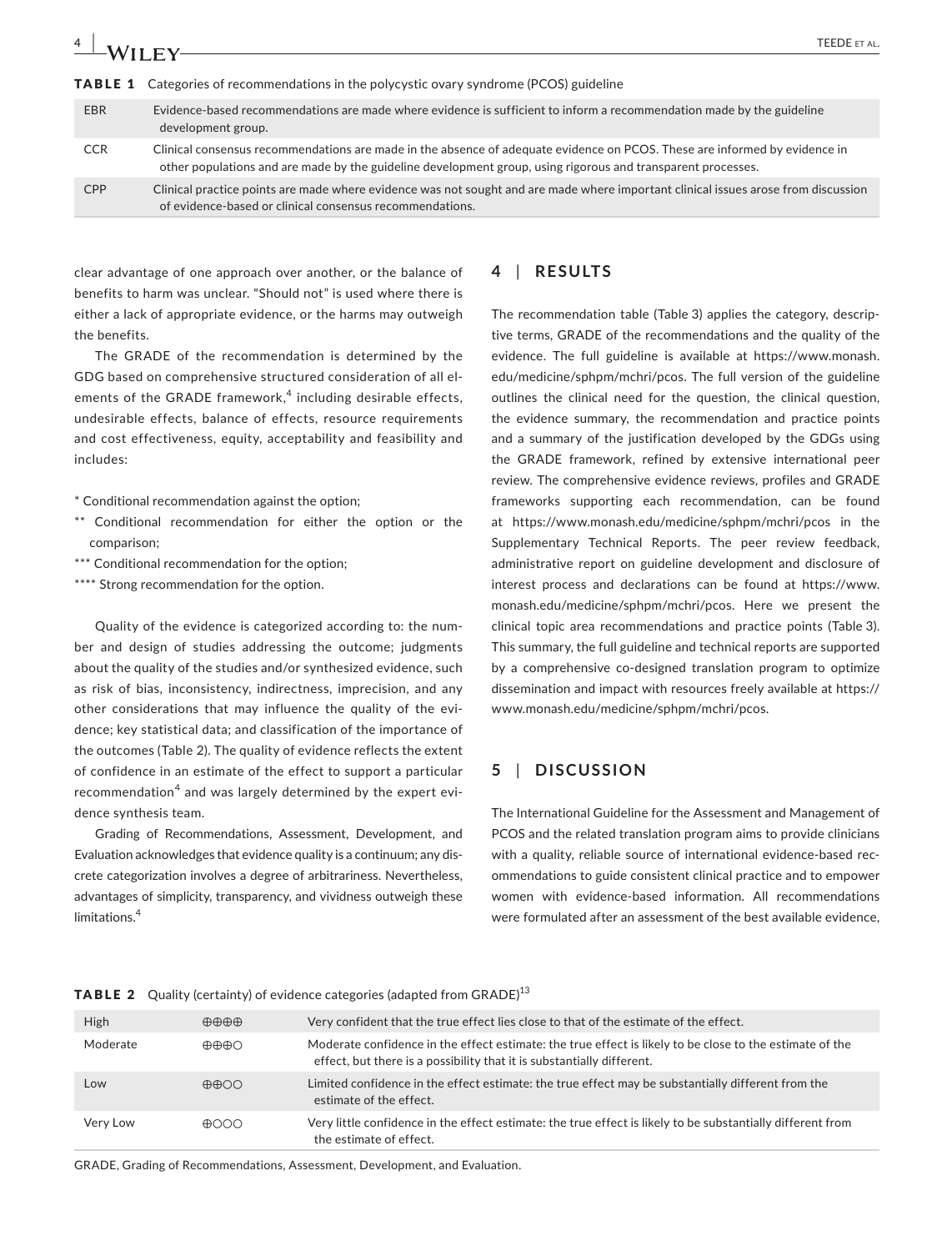TABLE 3 Recommendations and practice points

**Category Recommendation GRADE and quality** 1. Screening, diagnostic assessment, risk assessment, and life-stage Irregular cycles and ovulatory dysfunction CCR Irregular menstrual cycles are defined acs: • Normal in the first year post menarche as part of the pubertal transition • 1 to <3 years post menarche: <21 or >45 days. • 3 years post menarche to perimenopause: <21 or >35 d or <8 cycles per year. • 1 year post menarche >90 days for any one cycle. • Primary amenorrhea by age 15 or >3 years post thelarche (breast development). When irregular menstrual cycles are present a diagnosis of PCOS should be considered and assessed according to the guidelines \*\*\*\* CCR In an adolescent with irregular menstrual cycles, the value and optimal timing of assessment and diagnosis of PCOS should be discussed with the patient, taking into account diagnostic challenges at this life stage and psychosocial and cultural factors \*\*\*\* CPP For adolescents who have features of PCOS but do not meet diagnostic criteria, an "increased risk" could be considered and reassessment advised at or before full reproductive maturity, 8 years post menarche. This includes those with PCOS features before combined oral contraceptive pill (COCP) commencement, those with persisting features and those with significant weight gain in adolescence. CPP Ovulatory dysfunction can still occur with regular cycles and if anovulation needs to be confirmed serum progesterone levels can be measured – Biochemical hyperandrogenism EBR Calculated free testosterone, free androgen index, or calculated bioavailable testosterone should be used to assess biochemical hyperandrogenism in the diagnosis of PCOS \*\*\*\* ⊕⊕○○ EBR High quality assays such as liquid chromatography–mass spectrometry (LCMS) and extraction/chromatography immunoassays, should be used for the most accurate assessment of total or free testosterone in PCOS \*\*\* ⊕⊕○○ EBR Androstenedione and dehydroepiandrosterone sulfate (DHEAS) could be considered if total or free testosterone are not elevated; however, these provide limited additional information in the diagnosis of PCOS \*\*\* ⊕⊕○○ CCR Direct free testosterone assays, such as radiometric or enzyme-linked assays, preferably should not be used in assessment of biochemical hyperandrogenism in PCOS, as they demonstrate poor sensitivity, accuracy and precision CPP Reliable assessment of biochemical hyperandrogenism is not possible in women on hormonal contraception, due to effects on sex hormone-binding globulin and altered gonadotrophin-dependent androgen production – CPP Where assessment of biochemical hyperandrogenism is important in women on hormonal contraception, drug withdrawal is recommended for three months or longer before measurement, and contraception management with a non-hormonal alternative is needed during this time – CPP Assessment of biochemical hyperandrogenism is most useful in establishing the diagnosis of PCOS and/or phenotype where clinical signs of hyperandrogenism (in particular hirsutism) are unclear or absent – CPP Interpretation of androgen levels needs to be guided by the reference ranges of the laboratory used, acknowledging that ranges for different methods and laboratories vary widely. Normal values are ideally based on levels from a well phenotyped healthy control population or by cluster analysis of a large general population considering age and pubertal specific stages – CPP Where androgen levels are markedly above laboratory reference ranges, other causes of biochemical hyperandrogenism need to be considered. History of symptom onset and progression is critical in assessing for neoplasia, however, some androgen-secreting neoplasms may only induce mild to moderate increases in biochemical hyperandrogenism – Clinical hyperandrogenism CCR A comprehensive history and physical examination should be completed for symptoms and signs of clinical hyperandrogenism, including acne, alopecia, and hirsutism and, in adolescents, severe acne and hirsutism \*\*\*\* CCR Health professionals should be aware of the potential negative psychosocial impact of clinical hyperandrogenism. Reported unwanted excess hair growth and/or alopecia should be considered important, regardless of apparent clinical severity \*\*\*\* CCR Standardized visual scales are preferred when assessing hirsutism, such as the modified Ferriman Gallwey score (mFG) with a level ≥4-6 indicating hirsutism, depending on ethnicity, acknowledging that self-treatment is common and can limit clinical assessment. (See recommendations on ethnic variation) \*\*\*\*

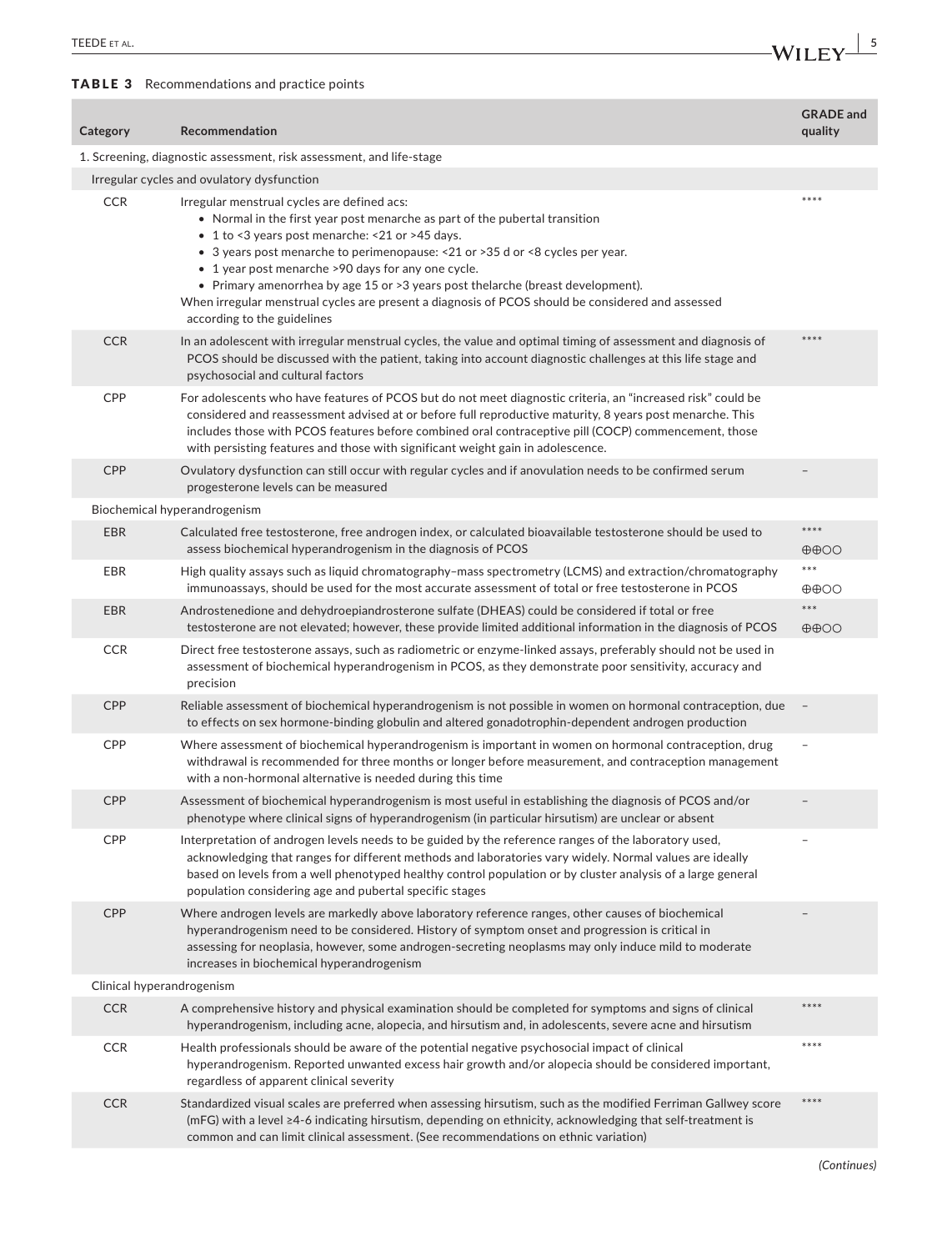# **6 WILEY TEEDE** ET AL.

### TABLE 3 (Continued)

| Category         | Recommendation                                                                                                                                                                                                                                                                                                                                                                                                                                                                                                                                                                                                                                       | <b>GRADE</b> and<br>quality          |
|------------------|------------------------------------------------------------------------------------------------------------------------------------------------------------------------------------------------------------------------------------------------------------------------------------------------------------------------------------------------------------------------------------------------------------------------------------------------------------------------------------------------------------------------------------------------------------------------------------------------------------------------------------------------------|--------------------------------------|
| <b>CCR</b>       | The Ludwig visual score is preferred for assessing the degree and distribution of alopecia                                                                                                                                                                                                                                                                                                                                                                                                                                                                                                                                                           | $****$                               |
| CPP              | There are no universally accepted visual assessments for evaluating acne                                                                                                                                                                                                                                                                                                                                                                                                                                                                                                                                                                             |                                      |
| CPP              | The prevalence of hirsutism is the same across ethnicities, yet the mFG cut-off scores for defining hirsutism<br>and the severity of hirsutism varies by ethnicity                                                                                                                                                                                                                                                                                                                                                                                                                                                                                   |                                      |
| <b>CPP</b>       | As ethnic variation in vellus hair density is notable, over-estimation of hirsutism may occur if vellus hair is<br>confused with terminal hair; only terminal hairs need to be considered in pathological hirsutism, with terminal<br>hairs clinically growing >5 mm in length if untreated, varying in shape and texture and generally being<br>pigmented                                                                                                                                                                                                                                                                                           |                                      |
|                  | Ultrasound and polycystic ovarian morphology (PCOM)                                                                                                                                                                                                                                                                                                                                                                                                                                                                                                                                                                                                  |                                      |
| <b>CCR</b>       | Ultrasound should not be used for the diagnosis of PCOS in those with a gynecological age of <8 years (<8 years<br>after menarche), due to the high incidence of multi-follicular ovaries in this life stage                                                                                                                                                                                                                                                                                                                                                                                                                                         | ****                                 |
| <b>CCR</b>       | The threshold for PCOM should be revised regularly with advancing ultrasound technology, and age-specific<br>cut off values for PCOM should be defined                                                                                                                                                                                                                                                                                                                                                                                                                                                                                               | ****                                 |
| <b>CCR</b>       | The transvaginal ultrasound approach is preferred in the diagnosis of PCOS, if sexually active and if acceptable<br>to the individual being assessed                                                                                                                                                                                                                                                                                                                                                                                                                                                                                                 | ****                                 |
| <b>CCR</b>       | Using endovaginal ultrasound transducers with a frequency bandwidth that includes 8 MHz, the threshold<br>for PCOM on either ovary, a follicle number per ovary of ≥20 and/or an ovarian volume ≥10 ml on either ovary,<br>ensuring no corpora lutea, cysts or dominant follicles are present                                                                                                                                                                                                                                                                                                                                                        | $***$                                |
| CPP              | If using older technology, the threshold for PCOM could be an ovarian volume $\geq 10$ ml on either ovary                                                                                                                                                                                                                                                                                                                                                                                                                                                                                                                                            |                                      |
| CPP              | In patients with irregular menstrual cycles and hyperandrogenism, an ovarian ultrasound is not necessary for<br>PCOS diagnosis; however, ultrasound will identify the complete PCOS phenotype                                                                                                                                                                                                                                                                                                                                                                                                                                                        |                                      |
| CPP              | In transabdominal ultrasound reporting is best focused on ovarian volume with a threshold of ≥10 ml, given the<br>difficulty of reliably assessing follicle number with this approach                                                                                                                                                                                                                                                                                                                                                                                                                                                                |                                      |
| <b>CPP</b>       | Clear protocols are recommended for reporting follicle number per ovary and ovarian volume on ultrasound.<br>Recommended minimum reporting standards include:<br>• Last menstrual period.<br>• Transducer bandwidth frequency.<br>• Approach/route assessed.<br>• Total follicle number per ovary measuring 2-9 mm.<br>• Three dimensions and volume of each ovary.<br>• Reporting of endometrial thickness and appearance is referred; three-layer endometrial assessment may<br>be useful to screen for endometrial pathology.<br>• Other ovarian and uterine pathology, as well as ovarian cysts, corpus luteum, dominant follicles $\geq 10$ mm. |                                      |
| <b>CPP</b>       | There is a need for training in careful and meticulous follicle counting per ovary, to improve reporting                                                                                                                                                                                                                                                                                                                                                                                                                                                                                                                                             |                                      |
|                  | Antimüllerian hormone (AMH)                                                                                                                                                                                                                                                                                                                                                                                                                                                                                                                                                                                                                          |                                      |
| <b>EBR</b>       | Serum AMH levels should not yet be used as an alternative for the detection of PCOM or as a single test<br>for the diagnosis of PCOS                                                                                                                                                                                                                                                                                                                                                                                                                                                                                                                 | $***$<br>$\oplus \oplus \odot \odot$ |
| CPP              | There is emerging evidence that with improved standardization of assays and established cut off levels or<br>thresholds based on large scale validation in populations of different ages and ethnicities, AMH assays<br>will be more accurate in the detection of PCOM                                                                                                                                                                                                                                                                                                                                                                               |                                      |
| Ethnic variation |                                                                                                                                                                                                                                                                                                                                                                                                                                                                                                                                                                                                                                                      |                                      |
| <b>CCR</b>       | Health professionals should consider ethnic variation in the presentation and manifestations of PCOS, including:<br>• A relatively mild phenotype in Caucasians.<br>• Higher body mass index (BMI) in Caucasian women, especially in North America and Australia.<br>• More severe hirsutism in Middle Eastern, Hispanic, and Mediterranean women.<br>• Increased central adiposity, insulin resistance, diabetes, metabolic risks, and acanthosis nigricans in South<br>East Asians and Indigenous Australians.<br>• Lower BMI and milder hirsutism in East Asians.<br>• Higher BMI and metabolic features in Africans.                             | ****                                 |

*(Continues)*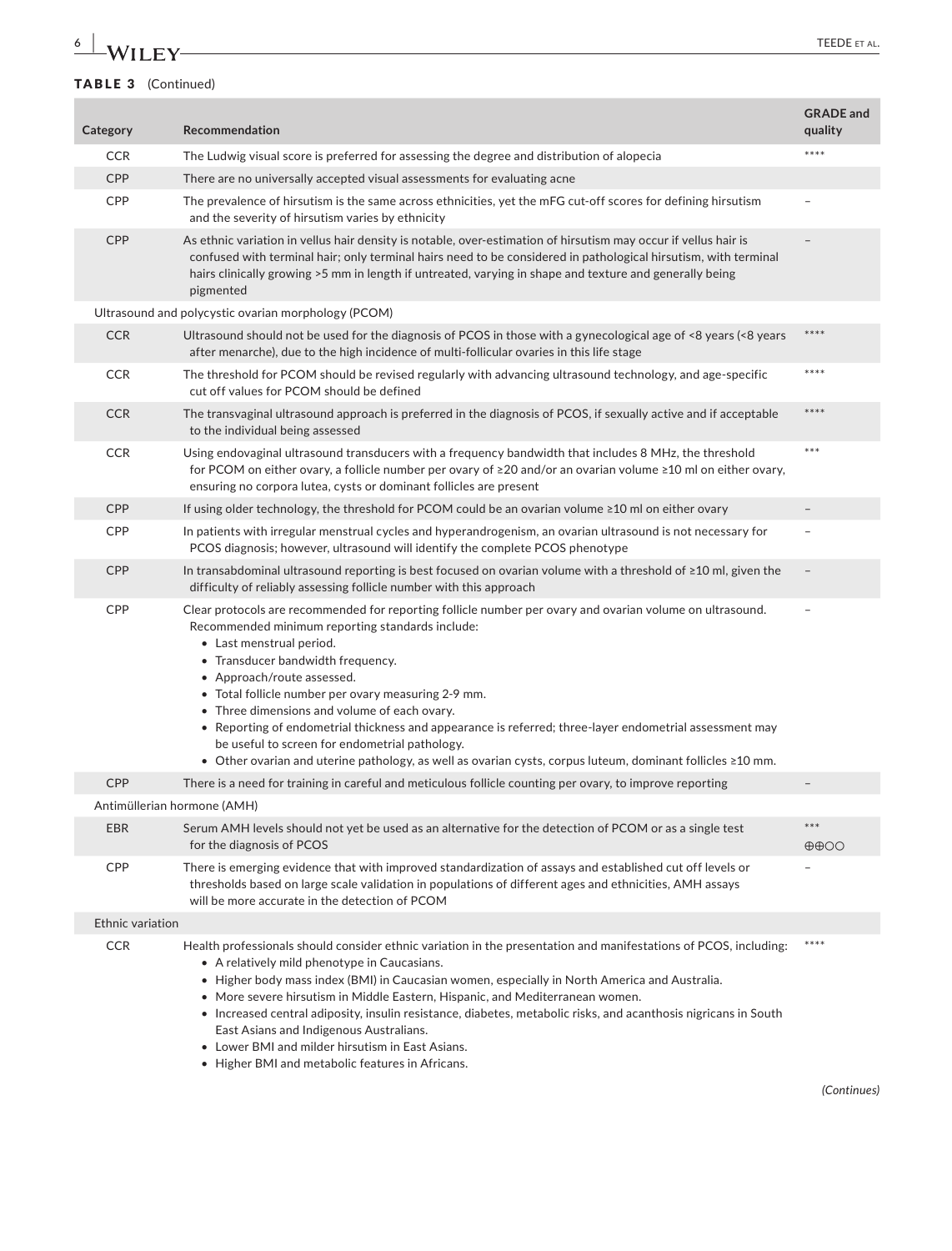| Category             | <b>Recommendation</b>                                                                                                                                                                                                                                                                                                                                                                                                                     | <b>GRADE</b> and<br>quality |
|----------------------|-------------------------------------------------------------------------------------------------------------------------------------------------------------------------------------------------------------------------------------------------------------------------------------------------------------------------------------------------------------------------------------------------------------------------------------------|-----------------------------|
| Menopause life stage |                                                                                                                                                                                                                                                                                                                                                                                                                                           |                             |
| <b>CCR</b>           | Postmenopausal persistence of PCOS could be considered likely with continuing evidence of hyperandrogenism                                                                                                                                                                                                                                                                                                                                | ***                         |
| <b>CCR</b>           | A diagnosis of PCOS postmenopause could be considered if there is a past diagnosis of PCOS, a long-term<br>history of irregular menstrual cycles and hyperandrogenism and/or PCOM, during the reproductive years                                                                                                                                                                                                                          | ***                         |
| <b>CPP</b>           | Postmenopausal women presenting with new-onset, severe or worsening hyperandrogenism including<br>hirsutism, require investigation to rule out androgen-secreting tumors and ovarian hyperthecosis                                                                                                                                                                                                                                        | $\overline{\phantom{a}}$    |
|                      | Cardiovascular disease risk (CVD)                                                                                                                                                                                                                                                                                                                                                                                                         |                             |
| <b>CCR</b>           | All those with PCOS should be offered regular monitoring for weight changes and excess weight, in consultation<br>with and where acceptable to the individual woman. Monitoring could be at each visit or at a minimum 6-12<br>monthly, with frequency planned and agreed between the health professional and the individual                                                                                                              | ****                        |
| <b>CCR</b>           | Weight, height, and ideally waist circumference should be measured and BMI calculated with the following<br>considered:<br>• BMI categories and waist circumference should follow World Health Organization guidelines, also noting<br>ethnic and adolescent ranges.<br>• Consideration should be given for Asian and high-risk ethnic groups including recommended monitoring<br>of waist circumference.                                 | ****                        |
| <b>CCR</b>           | All women with PCOS should be assessed for cardiovascular risk factors and global CVD risk                                                                                                                                                                                                                                                                                                                                                | ****                        |
| <b>CCR</b>           | If screening reveals CVD risk factors including obesity, cigarette smoking, dyslipidemia, hypertension, impaired<br>glucose tolerance, and lack of physical activity, women with PCOS should be considered at increased risk of<br><b>CVD</b>                                                                                                                                                                                             | ****                        |
| <b>CCR</b>           | Overweight and obese women with PCOS, regardless of age, should have a fasting lipid profile (cholesterol, low<br>density lipoprotein cholesterol, high density lipoprotein cholesterol and triglyceride level at diagnosis).<br>Thereafter, frequency of measurement should be based on the presence of hyperlipidemia and global CVD risk                                                                                               | ****                        |
| <b>CCR</b>           | All women with PCOS should have blood pressure measured annually, or more frequently based on global CVD risk                                                                                                                                                                                                                                                                                                                             | $****$                      |
| CPP                  | Health professionals need to be aware that CVD risk in women with PCOS remains unclear pending high quality<br>studies, however prevalence of CVD risk factors is increased, warranting consideration of screening                                                                                                                                                                                                                        |                             |
| <b>CPP</b>           | Consideration needs to be given to the significant differences in CVD risk across ethnicities (See Ethnic<br>variation) when determining frequency of risk assessment                                                                                                                                                                                                                                                                     |                             |
|                      | Gestational diabetes, impaired glucose tolerance and type 2 diabetes                                                                                                                                                                                                                                                                                                                                                                      |                             |
| <b>CCR</b>           | Health professionals and women with PCOS should be aware that, regardless of age, the prevalence of<br>gestational diabetes, impaired glucose tolerance and type 2 diabetes (5-fold in Asia, 4-fold in the Americas, and<br>3-fold in Europe) are significantly increased in PCOS, with risk independent of, yet exacerbated by, obesity                                                                                                  | ****                        |
| <b>CCR</b>           | Glycemic status should be assessed at baseline in all women with PCOS. Thereafter, assessment should be every<br>one to three years, influenced by the presence of other diabetes risk factors                                                                                                                                                                                                                                            | ****                        |
| <b>CCR</b>           | An oral glucose tolerance test (OGTT), fasting plasma glucose or HbA1c should be performed to assess glycemic<br>status. In high-risk women with PCOS (including a BMI >25 kg/m <sup>2</sup> or in Asians >23 kg/m <sup>2</sup> , history of impaired<br>fasting glucose, impaired glucose tolerance or gestational diabetes, family history of diabetes mellitus type 2,<br>hypertension or high-risk ethnicity), an OGTT is recommended | ****                        |
| <b>CCR</b>           | A 75-g OGTT should be offered in all women with PCOS preconception when planning pregnancy or seeking<br>fertility treatment, given the high risk of hyperglycemia and the associated comorbidities in pregnancy. If not<br>performed preconception, an OGTT should be offered at <20 weeks gestation, and all women with PCOS<br>should be offered the test at 24-28 weeks gestation                                                     | ****                        |
|                      | Obstructive sleep apnea (OSA)                                                                                                                                                                                                                                                                                                                                                                                                             |                             |
| <b>CCR</b>           | Screening should only be considered for OSA in PCOS to identify and alleviate related symptoms, such as<br>snoring, waking unrefreshed from sleep, daytime sleepiness, and the potential for fatigue to contribute to<br>mood disorders. Screening should not be considered with the intention of improving cardiometabolic risk,<br>with inadequate evidence for metabolic benefits of OSA treatment in PCOS and in general populations  | ****                        |
| <b>CCR</b>           | A simple screening questionnaire, preferably the Berlin tool, could be applied and if positive, referral to a<br>specialist considered                                                                                                                                                                                                                                                                                                    | ***                         |

*(Continues)*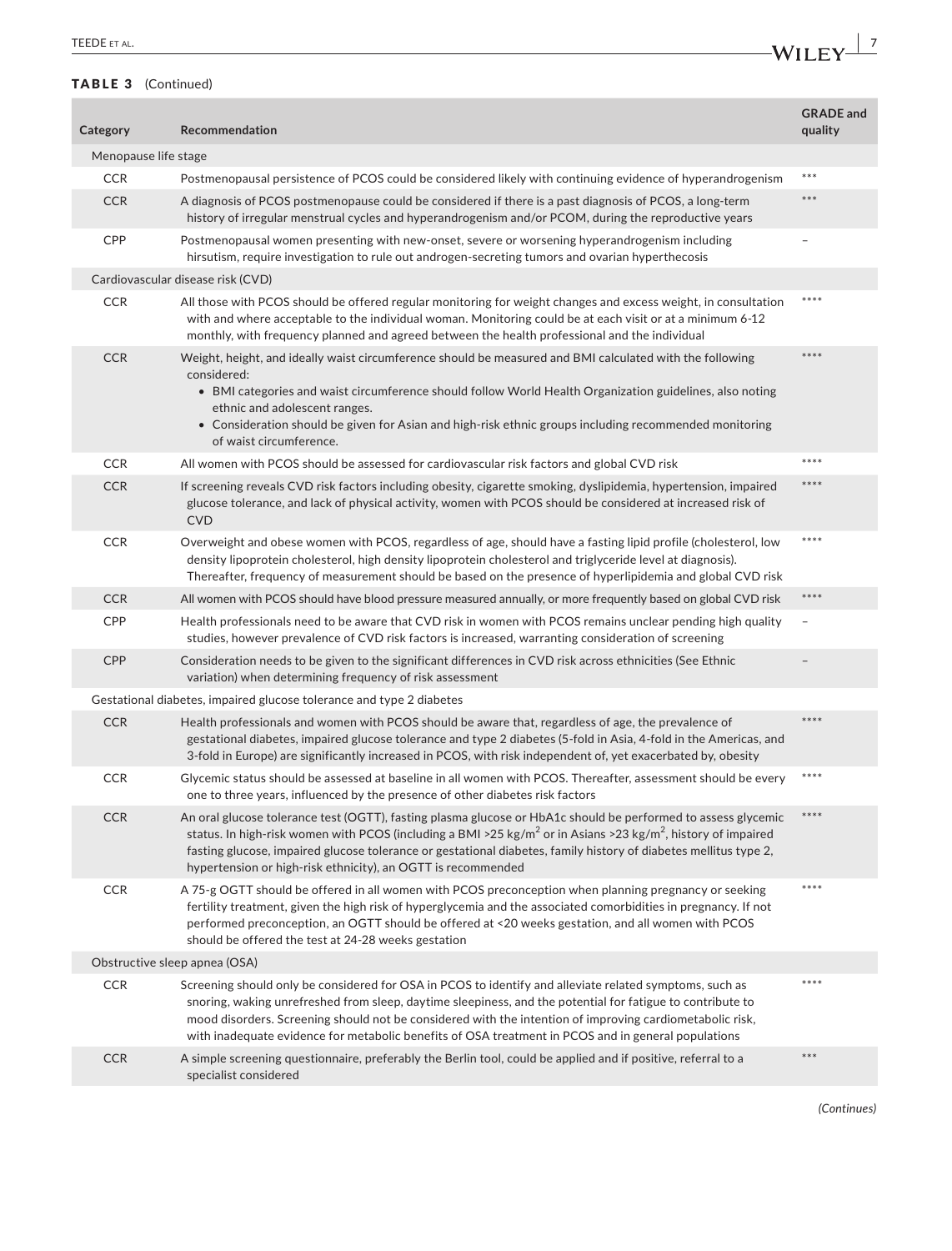# **8 WILEY** TEEDE ET AL.

|                 | <b>IADLE J</b> (COIRDUCA)                                                                                                                                                                                                                                                                                                                                                                                                                                                                                                              |                             |
|-----------------|----------------------------------------------------------------------------------------------------------------------------------------------------------------------------------------------------------------------------------------------------------------------------------------------------------------------------------------------------------------------------------------------------------------------------------------------------------------------------------------------------------------------------------------|-----------------------------|
| Category        | Recommendation                                                                                                                                                                                                                                                                                                                                                                                                                                                                                                                         | <b>GRADE</b> and<br>quality |
| <b>CPP</b>      | A positive screen raises the likelihood of OSA, however it does not quantify symptom burden and alone does<br>not justify treatment. If women with PCOS have OSA symptoms and a positive screen, consideration can be<br>given to referral to a specialist center for further evaluation                                                                                                                                                                                                                                               |                             |
|                 | Endometrial cancer                                                                                                                                                                                                                                                                                                                                                                                                                                                                                                                     |                             |
| <b>CCR</b>      | Health professionals and women with PCOS should be aware of a 2- to 6-fold increased risk of endometrial cancer,<br>which often presents before menopause; however absolute risk of endometrial cancer remains relatively low                                                                                                                                                                                                                                                                                                          | ***                         |
| <b>CPP</b>      | Health professionals require a low threshold for investigation of endometrial cancer in women with PCOS or a<br>history of PCOS, with investigation by transvaginal ultrasound and/or endometrial biopsy recommended with<br>persistent thickened endometrium and/or risk factors including prolonged amenorrhea, abnormal vaginal bleeding<br>or excess weight. However, routine ultrasound screening of endometrial thickness in PCOS is not recommended                                                                             |                             |
| <b>CPP</b>      | Optimal prevention for endometrial hyperplasia and endometrial cancer is not known. A pragmatic approach<br>could include COCP or progestin therapy in those with cycles longer than 90 days                                                                                                                                                                                                                                                                                                                                           |                             |
|                 | 2. Prevalence, screening, diagnostic assessment and treatment in emotional wellbeing                                                                                                                                                                                                                                                                                                                                                                                                                                                   |                             |
| Quality of life |                                                                                                                                                                                                                                                                                                                                                                                                                                                                                                                                        |                             |
| <b>CCR</b>      | Health professionals and women should be aware of the adverse impact of PCOS on quality of life                                                                                                                                                                                                                                                                                                                                                                                                                                        | ****                        |
| <b>CCR</b>      | Health professionals should capture and consider perceptions of symptoms, impact on quality of life and<br>personal priorities for care to improve patient outcomes                                                                                                                                                                                                                                                                                                                                                                    | ****                        |
| <b>CPP</b>      | The PCOS quality of life tool (PCOSQ), or the modified PCOSQ, may be useful clinically to highlight PCOS features<br>causing greatest distress, and to evaluate treatment outcomes on women's subjective PCOS health concerns                                                                                                                                                                                                                                                                                                          |                             |
|                 | Depressive and anxiety symptoms, screening and treatment                                                                                                                                                                                                                                                                                                                                                                                                                                                                               |                             |
| <b>CCR</b>      | Health professionals should be aware that in PCOS, there is a high prevalence of moderate to severe anxiety<br>and depressive symptoms in adults; and a likely increased prevalence in adolescents                                                                                                                                                                                                                                                                                                                                     | ****                        |
| <b>CCR</b>      | Anxiety and depressive symptoms should be routinely screened in all adolescents and women with PCOS at<br>diagnosis. If the screen for these symptoms and/or other aspects of emotional wellbeing is positive, further<br>assessment and/or referral for assessment and treatment should be completed by suitably qualified health<br>professionals, informed by regional guidelines                                                                                                                                                   | ****                        |
| <b>CCR</b>      | If treatment is warranted, psychological therapy and/or pharmacological treatment should be offered in PCOS,<br>informed by regional clinical practice guidelines                                                                                                                                                                                                                                                                                                                                                                      | ****                        |
| CPP             | The optimal interval for anxiety and depressive symptom screening is not known. A pragmatic approach could<br>include repeat screening using clinical judgment, considering risk factors, comorbidities and life events                                                                                                                                                                                                                                                                                                                | $\overline{a}$              |
| <b>CPP</b>      | Assessment of anxiety and or depressive symptoms involves assessment of risk factors, symptoms and severity.<br>Symptoms can be screened according to regional guidelines, or by using simple stepwise approaches (see full<br>guideline for details)                                                                                                                                                                                                                                                                                  | $\overline{\phantom{a}}$    |
| CPP             | Where pharmacological treatment for anxiety and depression is offered in PCOS, the following need<br>consideration:<br>• Caution is needed to avoid inappropriate treatment with antidepressants or anxiolytics. Where mental health<br>disorders are clearly documented and persistent, or if suicidal symptoms are present, treatment of depression<br>or anxiety need to be informed by clinical regional practice guidelines.<br>• Use of agents that exacerbate PCOS symptoms, including weight gain, need careful consideration. |                             |
| <b>CPP</b>      | Factors including obesity, infertility, and hirsutism need consideration along with use of hormonal medications<br>in PCOS, as they may independently exacerbate depressive and anxiety symptoms and other aspects of<br>emotional wellbeing                                                                                                                                                                                                                                                                                           |                             |
|                 | Psychosexual function                                                                                                                                                                                                                                                                                                                                                                                                                                                                                                                  |                             |
| <b>CCR</b>      | All health professionals should be aware of the increased prevalence of psychosexual dysfunction and should<br>consider exploring how features of PCOS, including hirsutism and body image, impact on sex life and<br>relationships in PCOS                                                                                                                                                                                                                                                                                            | ****                        |
| <b>CCR</b>      | If psychosexual dysfunction is suspected, tools such as the Female Sexual Function Index can be considered                                                                                                                                                                                                                                                                                                                                                                                                                             | ****                        |
| Body image      |                                                                                                                                                                                                                                                                                                                                                                                                                                                                                                                                        |                             |
| <b>CCR</b>      | Health professionals and women should be aware that features of PCOS can impact on body image                                                                                                                                                                                                                                                                                                                                                                                                                                          | ***                         |
| CPP             | Negative body image, can be screened according to regional guidelines or by using a stepped approach (see full<br>guideline for details)                                                                                                                                                                                                                                                                                                                                                                                               | $\overline{\phantom{0}}$    |
|                 |                                                                                                                                                                                                                                                                                                                                                                                                                                                                                                                                        |                             |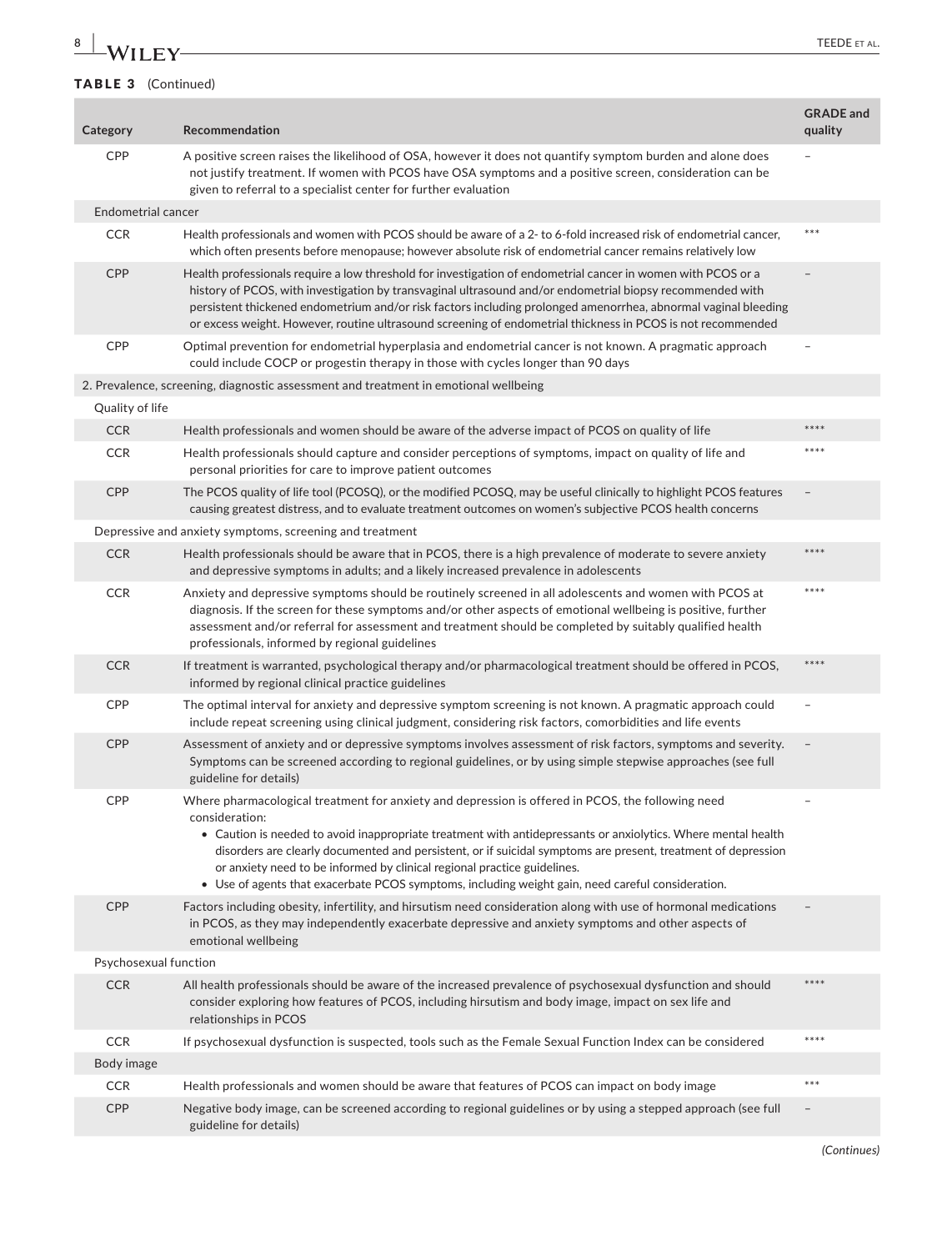×

#### TABLE 3 (Continued)

| <b>TEEDE</b><br>$\mathbf{F} = \mathbf{F} + \mathbf{F} + \mathbf{F}$<br>IEEDE EI AL. | W |
|-------------------------------------------------------------------------------------|---|
|                                                                                     | . |

| Category     | Recommendation                                                                                                                                                                                                                                                                                                                                                                       | <b>GRADE</b> and<br>quality          |  |  |
|--------------|--------------------------------------------------------------------------------------------------------------------------------------------------------------------------------------------------------------------------------------------------------------------------------------------------------------------------------------------------------------------------------------|--------------------------------------|--|--|
|              | Eating disorders and disordered eating                                                                                                                                                                                                                                                                                                                                               |                                      |  |  |
| <b>CCR</b>   | All health professionals and women should be aware of the increased prevalence of eating disorders and<br>disordered eating associated with PCOS                                                                                                                                                                                                                                     | **                                   |  |  |
| <b>CCR</b>   | If eating disorders and disordered eating are suspected, further assessment, referral and treatment, including<br>psychological therapy, could be offered by appropriately trained health professionals, informed by regional<br>guidelines or by using a stepped approach (see full guideline for details)                                                                          | $***$                                |  |  |
|              | Information resources, models of care, cultural and linguistic considerations                                                                                                                                                                                                                                                                                                        |                                      |  |  |
| <b>CCR</b>   | Information and education resources for women with PCOS should be culturally appropriate, tailored and<br>high-quality, should use a respectful and empathetic approach, and promote self-care and highlight peer<br>support groups                                                                                                                                                  | ****                                 |  |  |
| <b>CCR</b>   | Information and education resources for healthcare professionals should promote the recommended diagnostic<br>criteria, appropriate screening for comorbidities, and effective lifestyle and pharmacological management                                                                                                                                                              | $****$                               |  |  |
| <b>CCR</b>   | PCOS information should be comprehensive, evidence-based, and inclusive of the biopsychosocial dimensions<br>of PCOS across the life-span                                                                                                                                                                                                                                            | ****                                 |  |  |
| <b>CCR</b>   | Women's needs, communication preferences, beliefs, and culture should be considered and addressed through<br>provision of culturally and linguistically appropriate co-designed resources and care                                                                                                                                                                                   | $****$                               |  |  |
| <b>CPP</b>   | Interdisciplinary care needs to be considered for those with PCOS where appropriate and available. Primary<br>care is generally well placed to diagnose, screen and coordinate interdisciplinary care                                                                                                                                                                                |                                      |  |  |
| CPP          | Care needs to be person centered, address women's priorities and be provided in partnership with those with<br>PCOS and where appropriate, their families                                                                                                                                                                                                                            |                                      |  |  |
| <b>CPP</b>   | Guideline dissemination and translation including multimodal education tools and resources is important, with<br>consultation and engagement with stakeholders internationally                                                                                                                                                                                                       | $\overline{a}$                       |  |  |
| 3. Lifestyle |                                                                                                                                                                                                                                                                                                                                                                                      |                                      |  |  |
|              | Effectiveness of lifestyle interventions                                                                                                                                                                                                                                                                                                                                             |                                      |  |  |
| <b>CCR</b>   | Healthy lifestyle behaviors encompassing healthy eating and regular physical activity should be recommended<br>in all those with PCOS to achieve and/or maintain healthy weight and to optimize hormonal outcomes, general<br>health, and quality of life across the life course                                                                                                     | ****                                 |  |  |
| EBR          | Lifestyle intervention (preferably multicomponent including diet, exercise and behavioral strategies) should be<br>recommended in all those with PCOS and excess weight, for reductions in weight, central obesity and insulin<br>resistance                                                                                                                                         | $***$<br>$\oplus \oplus \circ \circ$ |  |  |
| <b>CPP</b>   | Achievable goals such as 5% to 10% weight loss in those with excess weight yields significant clinical<br>improvements and is considered successful weight reduction within six months. Ongoing assessment and<br>monitoring is important during weight loss and maintenance in all women with PCOS                                                                                  |                                      |  |  |
| <b>CPP</b>   | SMART (Specific Measurable, Achievable, Realistic and Timely) goal setting and self-monitoring can enable<br>achievement of realistic lifestyle goals                                                                                                                                                                                                                                | $\overline{\phantom{a}}$             |  |  |
| <b>CPP</b>   | Psychological factors such as anxiety and depressive symptoms, body image concerns and disordered eating, need<br>consideration and management to optimize engagement and adherence to lifestyle interventions                                                                                                                                                                       |                                      |  |  |
| CPP          | Health professional interactions around healthy lifestyle, including diet and exercise, need to be respectful,<br>patient-centred and to value women's individualised healthy lifestyle preferences and cultural, socioeconomic<br>and ethnic differences. Health professionals need to also consider personal sensitivities, marginalisation and<br>potential weight-related stigma |                                      |  |  |
| <b>CPP</b>   | Adolescent and ethnic-specific BMI and waist circumference categories need to be considered when optimising<br>lifestyle and weight                                                                                                                                                                                                                                                  |                                      |  |  |
| CPP          | Healthy lifestyle may contribute to health and quality of life benefits in the absence of weight loss                                                                                                                                                                                                                                                                                |                                      |  |  |
| <b>CPP</b>   | Healthy lifestyle and optimal weight management appears equally effective in PCOS as in the general popula-<br>tion and is the joint responsibility of all health professionals, partnering with women with PCOS. Where<br>complex issues arise, referral to suitably trained allied health professionals needs to be considered                                                     |                                      |  |  |
| <b>CPP</b>   | Ethnic groups with PCOS who are at high cardiometabolic risk require greater consideration in terms of healthy<br>lifestyle and lifestyle intervention (see Ethnic Variation)                                                                                                                                                                                                        | $\overline{\phantom{a}}$             |  |  |

*(Continues)*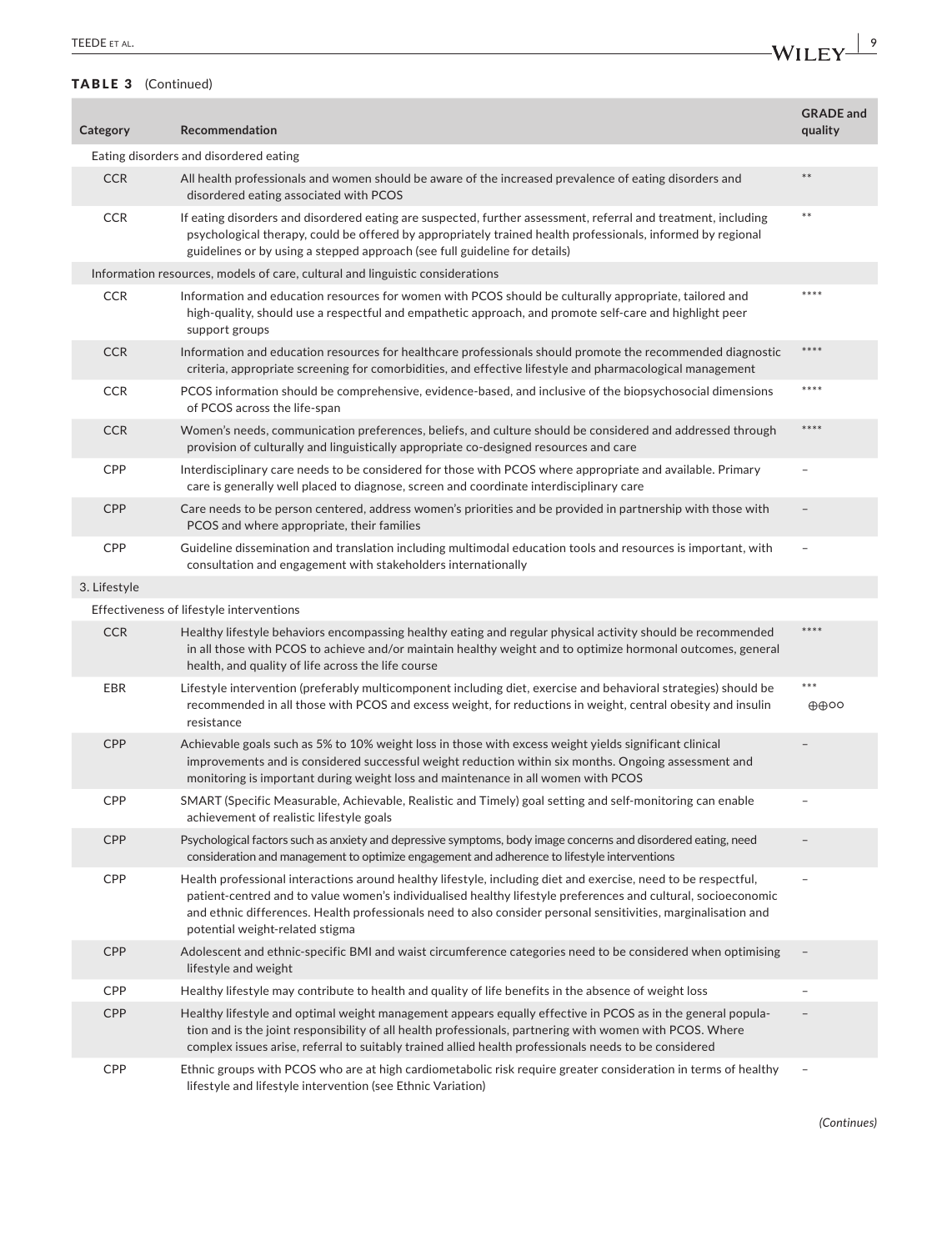# **10 WII** FY **TEEDE** ET AL.

| Category                     | Recommendation                                                                                                                                                                                                                                                                                                                                                                                                                                                                                                                                                                                                                                                                                                      | <b>GRADE</b> and<br>quality |
|------------------------------|---------------------------------------------------------------------------------------------------------------------------------------------------------------------------------------------------------------------------------------------------------------------------------------------------------------------------------------------------------------------------------------------------------------------------------------------------------------------------------------------------------------------------------------------------------------------------------------------------------------------------------------------------------------------------------------------------------------------|-----------------------------|
| Behavioral strategies        |                                                                                                                                                                                                                                                                                                                                                                                                                                                                                                                                                                                                                                                                                                                     |                             |
| <b>CCR</b>                   | Lifestyle interventions could include behavioral strategies such as goal-setting, self-monitoring, stimulus control,<br>problem solving, assertiveness training, slower eating, reinforcing changes and relapse prevention, to optimize<br>weight management, healthy lifestyle and emotional wellbeing in women with PCOS                                                                                                                                                                                                                                                                                                                                                                                          | ****                        |
| <b>CPP</b>                   | Comprehensive health behavioral or cognitive behavioral interventions could be considered to increase support,<br>engagement, retention, adherence and maintenance of healthy lifestyle and improve health outcomes in<br>women with PCOS                                                                                                                                                                                                                                                                                                                                                                                                                                                                           |                             |
| Dietary intervention         |                                                                                                                                                                                                                                                                                                                                                                                                                                                                                                                                                                                                                                                                                                                     |                             |
| <b>CCR</b>                   | A variety of balanced dietary approaches could be recommended to reduce dietary energy intake and induce<br>weight loss in women with PCOS and overweight and obesity, as per general population recommendations                                                                                                                                                                                                                                                                                                                                                                                                                                                                                                    | ****                        |
| <b>CCR</b>                   | General healthy eating principles should be followed for all women with PCOS across the life course, as per<br>general population recommendations                                                                                                                                                                                                                                                                                                                                                                                                                                                                                                                                                                   | ****                        |
| <b>CPP</b>                   | To achieve weight loss in those with excess weight, an energy deficit of 30% or 500-750 kcal/day<br>(1200-1500 kcal/day) could be prescribed for women, also considering individual energy requirements,<br>body weight and physical activity levels                                                                                                                                                                                                                                                                                                                                                                                                                                                                |                             |
| <b>CPP</b>                   | In women with PCOS, there is no or limited evidence that any specific energy equivalent diet type<br>is better than another, or that there is any differential response to weight management intervention, compared<br>to women without PCOS                                                                                                                                                                                                                                                                                                                                                                                                                                                                        |                             |
| <b>CPP</b>                   | Tailoring of dietary changes to food preferences, allowing for a flexible and individual approach to reducing<br>energy intake and avoiding unduly restrictive and nutritionally unbalanced diets, are important, as per general<br>population recommendations                                                                                                                                                                                                                                                                                                                                                                                                                                                      |                             |
| <b>Exercise intervention</b> |                                                                                                                                                                                                                                                                                                                                                                                                                                                                                                                                                                                                                                                                                                                     |                             |
| <b>CCR</b>                   | Health professionals should encourage and advise the following for prevention of weight gain and maintenance<br>of health:<br>• In adults from 18 to 64 years, a minimum of 150 min/wk of moderate intensity physical activity or<br>75 min/week of vigorous intensities or an equivalent combination of both, including muscle strengthening<br>activities on 2 non-consecutive days/week.<br>• In adolescents, at least 60 minutes of moderate to vigorous intensity physical activity/day, including those<br>that strengthen muscle and bone at least 3 times weekly.<br>• Activity be performed in at least 10-minute bouts or around 1000 steps, aiming to achieve at least<br>30 minutes daily on most days. | ***                         |
| <b>CCR</b>                   | Health professionals should encourage and advise the following for modest weight-loss, prevention of<br>weight-regain and greater health benefits:<br>• A minimum of 250 min/week of moderate intensity activities or 150 min/week of vigorous intensity or an<br>equivalent combination of both, and muscle strengthening activities involving major muscle groups on two<br>non-consecutive days/week.<br>• Minimized sedentary, screen, or sitting time.                                                                                                                                                                                                                                                         | $***$                       |
| <b>CPP</b>                   | Physical activity includes leisure time physical activity, transportation such as walking or cycling, occupational<br>work, household chores, games, sports or planned exercise, in the context of daily, family and community<br>activities. Daily, 10000 steps is ideal, including activities of daily living and 30 min of structured physical<br>activity or around 3000 steps. Structuring of recommended activities need to consider women's and family<br>routines as well as cultural preferences                                                                                                                                                                                                           |                             |
| <b>CPP</b>                   | Realistic physical activity SMART (Specific, Measureable, Achievable, Relevant, Time limited) goals could include<br>10 min bouts, progressively increasing physical activity 5% weekly, up to and above recommendations                                                                                                                                                                                                                                                                                                                                                                                                                                                                                            |                             |
| CPP                          | Self-monitoring including with fitness tracking devices and technologies for step count and exercise intensity,<br>could be used as an adjunct to support and promote active lifestyles and minimize sedentary behaviors                                                                                                                                                                                                                                                                                                                                                                                                                                                                                            |                             |
|                              | Obesity and weight assessment                                                                                                                                                                                                                                                                                                                                                                                                                                                                                                                                                                                                                                                                                       |                             |
| <b>CCR</b>                   | Health professionals and women should be aware that women with PCOS have a higher prevalence of weight<br>gain and obesity, presenting significant concerns for women, impacting on health and emotional wellbeing,<br>with a clear need for prevention                                                                                                                                                                                                                                                                                                                                                                                                                                                             | ***                         |
| <b>CCR</b>                   | All those with PCOS should be offered regular monitoring for weight changes and excess weight (see<br>Cardiovascular Disease Risk)                                                                                                                                                                                                                                                                                                                                                                                                                                                                                                                                                                                  | ****                        |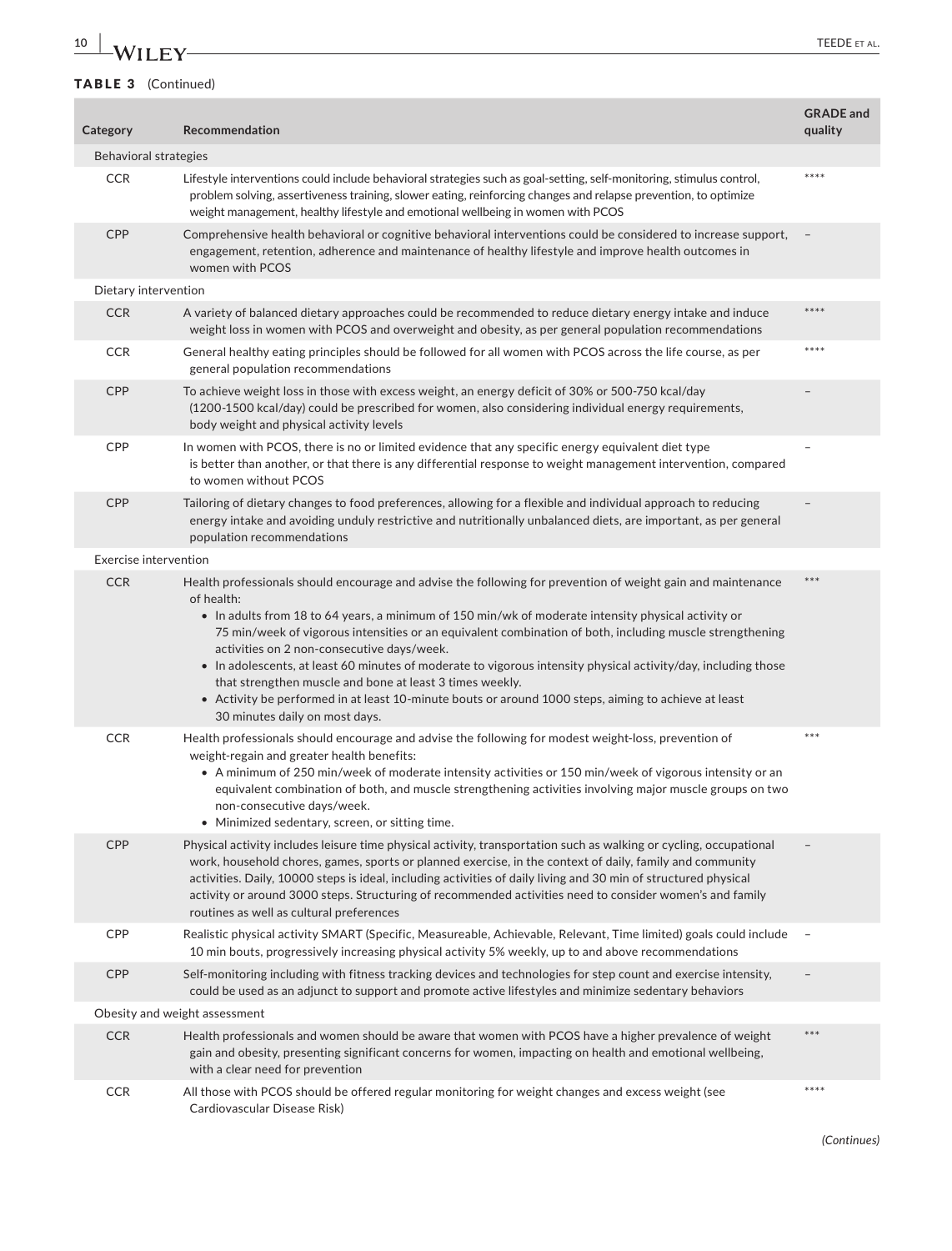| TEEDE ET AL.<br>_____ | W |  |
|-----------------------|---|--|
|                       | . |  |

| Category   | Recommendation                                                                                                                                                                                                                                                                                                                                                                                                                                                                                                                                                                                                                                                                                                                                                                                                             | <b>GRADE</b> and<br>quality               |
|------------|----------------------------------------------------------------------------------------------------------------------------------------------------------------------------------------------------------------------------------------------------------------------------------------------------------------------------------------------------------------------------------------------------------------------------------------------------------------------------------------------------------------------------------------------------------------------------------------------------------------------------------------------------------------------------------------------------------------------------------------------------------------------------------------------------------------------------|-------------------------------------------|
| <b>CPP</b> | When assessing weight, related stigma, negative body image and/or low self-esteem need to be considered and<br>assessment needs to be respectful and considerate. Beforehand, explanations on the purpose and how the<br>information will be used and the opportunity for questions and preferences needs to be provided, permission<br>sought and scales and tape measures adequate. Implications of results need to be explained and where this<br>impacts on emotional wellbeing, support provided                                                                                                                                                                                                                                                                                                                      |                                           |
| <b>CPP</b> | Prevention of weight gain, monitoring of weight and encouraging evidence-based and socio-culturally appropri-<br>ate healthy lifestyle is important in PCOS, particularly from adolescence                                                                                                                                                                                                                                                                                                                                                                                                                                                                                                                                                                                                                                 |                                           |
|            | 4. Pharmacological treatment for non-fertility indications                                                                                                                                                                                                                                                                                                                                                                                                                                                                                                                                                                                                                                                                                                                                                                 |                                           |
|            | Pharmacological treatment principles in PCOS                                                                                                                                                                                                                                                                                                                                                                                                                                                                                                                                                                                                                                                                                                                                                                               |                                           |
| <b>CPP</b> | Consideration of the individual's personal characteristics, preferences and values is important in recommending<br>pharmacological treatment                                                                                                                                                                                                                                                                                                                                                                                                                                                                                                                                                                                                                                                                               |                                           |
| <b>CPP</b> | When prescribing pharmacological therapy in PCOS, benefits, adverse effects and contraindications in PCOS<br>and general populations need to be considered and discussed before commencement                                                                                                                                                                                                                                                                                                                                                                                                                                                                                                                                                                                                                               |                                           |
| <b>CPP</b> | COCPs, metformin and other pharmacological treatments are generally off label <sup>#</sup> in PCOS. However off label<br>use is predominantly evidence-based and is allowed in many countries. Where is it allowed, health profession-<br>als need to inform women and discuss the evidence, possible concerns and side effects of treatment                                                                                                                                                                                                                                                                                                                                                                                                                                                                               |                                           |
| CPP        | Holistic approaches are required and pharmacological therapy in PCOS needs to be considered alongside<br>education, lifestyle and other options including cosmetic therapy and counselling                                                                                                                                                                                                                                                                                                                                                                                                                                                                                                                                                                                                                                 |                                           |
|            | Combined oral contraceptive pills (COCPs)                                                                                                                                                                                                                                                                                                                                                                                                                                                                                                                                                                                                                                                                                                                                                                                  |                                           |
| <b>EBR</b> | The COCP alone should be recommended in adult women with PCOS for management of hyperandrogenism<br>and/or irregular menstrual cycles                                                                                                                                                                                                                                                                                                                                                                                                                                                                                                                                                                                                                                                                                      | $****$<br>$\oplus \oplus \odot \odot$     |
| <b>EBR</b> | The COCP alone should be considered in adolescents with a clear diagnosis of PCOS for management of clinical<br>hyperandrogenism and/or irregular menstrual cycles                                                                                                                                                                                                                                                                                                                                                                                                                                                                                                                                                                                                                                                         | ***<br>$\oplus \oplus \odot \odot$        |
| EBR        | The COCP could be considered in adolescents who are deemed "at risk" but not yet diagnosed with PCOS, for<br>management of clinical hyperandrogenism and irregular menstrual cycles                                                                                                                                                                                                                                                                                                                                                                                                                                                                                                                                                                                                                                        | ****<br>$\oplus \oplus \odot \odot$       |
| <b>EBR</b> | Specific types or dose of progestins, estrogens or combinations of COCP cannot currently be recommended in<br>adults and adolescents with PCOS and practice should be informed by general population guidelines                                                                                                                                                                                                                                                                                                                                                                                                                                                                                                                                                                                                            | $****$<br>$\oplus \oplus \odot \odot$     |
| <b>CCR</b> | The 35 microgram ethinyloestradiol plus cyproterone acetate preparations should not be considered first line in<br>PCOS as per general population guidelines, due to adverse effects including venous thromboembolic risks                                                                                                                                                                                                                                                                                                                                                                                                                                                                                                                                                                                                 |                                           |
| <b>CPP</b> | When prescribing COCPs in adults and adolescents with PCOS:<br>• Various COCP preparations have similar efficacy in treating hirsutism.<br>• The lowest effective estrogen doses (such as 20-30 micrograms of ethinyloestradiol or equivalent), and<br>natural estrogen preparations are preferred, balancing efficacy, metabolic risk profile, side effects, cost<br>and availability.<br>• The generally limited evidence on effects of COCPs in PCOS needs to be appreciated with practice<br>informed by general population guidelines (WHO Guidelines).<br>• The relative and absolute contraindications and side effects of COCPs need to be considered and be the<br>subject of individualized discussion.<br>• PCOS specific risk factors such as high BMI, hyperlipidemia and hypertension need to be considered. |                                           |
|            | Combined oral contraceptive pills in combination with metformin and/or anti-androgen pharmacological agents                                                                                                                                                                                                                                                                                                                                                                                                                                                                                                                                                                                                                                                                                                                |                                           |
| <b>EBR</b> | In combination with the COCP, metformin should be considered in women with PCOS for management of<br>metabolic features where COCP and lifestyle changes do not achieve desired goals                                                                                                                                                                                                                                                                                                                                                                                                                                                                                                                                                                                                                                      | ****<br>$\oplus \oplus \odot \odot$       |
| EBR        | In combination with the COCP, metformin could be considered in adolescents with PCOS and BMI $\geq$ 25 kg/m <sup>2</sup><br>where COCP and lifestyle changes do not achieve desired goals                                                                                                                                                                                                                                                                                                                                                                                                                                                                                                                                                                                                                                  | ****<br>$\oplus \oplus \odot \odot$       |
| CPP        | In combination with the COCP, metformin may be most beneficial in high metabolic risk groups including those<br>with diabetes risk factors, impaired glucose tolerance, or high-risk ethnic groups                                                                                                                                                                                                                                                                                                                                                                                                                                                                                                                                                                                                                         |                                           |
| EBR        | In combination with the COCP, antiandrogens should only be considered in PCOS to treat hirsutism, after six<br>months or more of COCP and cosmetic therapy have failed to adequately improve symptoms                                                                                                                                                                                                                                                                                                                                                                                                                                                                                                                                                                                                                      | $\ast\ast$<br>$\oplus \oplus \odot \odot$ |
| <b>CCR</b> | In combination with the COCP, antiandrogens could be considered for the treatment of androgen-related<br>alopecia in PCOS                                                                                                                                                                                                                                                                                                                                                                                                                                                                                                                                                                                                                                                                                                  | $***$                                     |
| CPP        | In PCOS, antiandrogens must be used with effective contraception, to avoid male foetal undervirilisation.<br>Variable availability and regulatory status of these agents is notable and for some agents, potential liver<br>toxicity requires caution                                                                                                                                                                                                                                                                                                                                                                                                                                                                                                                                                                      |                                           |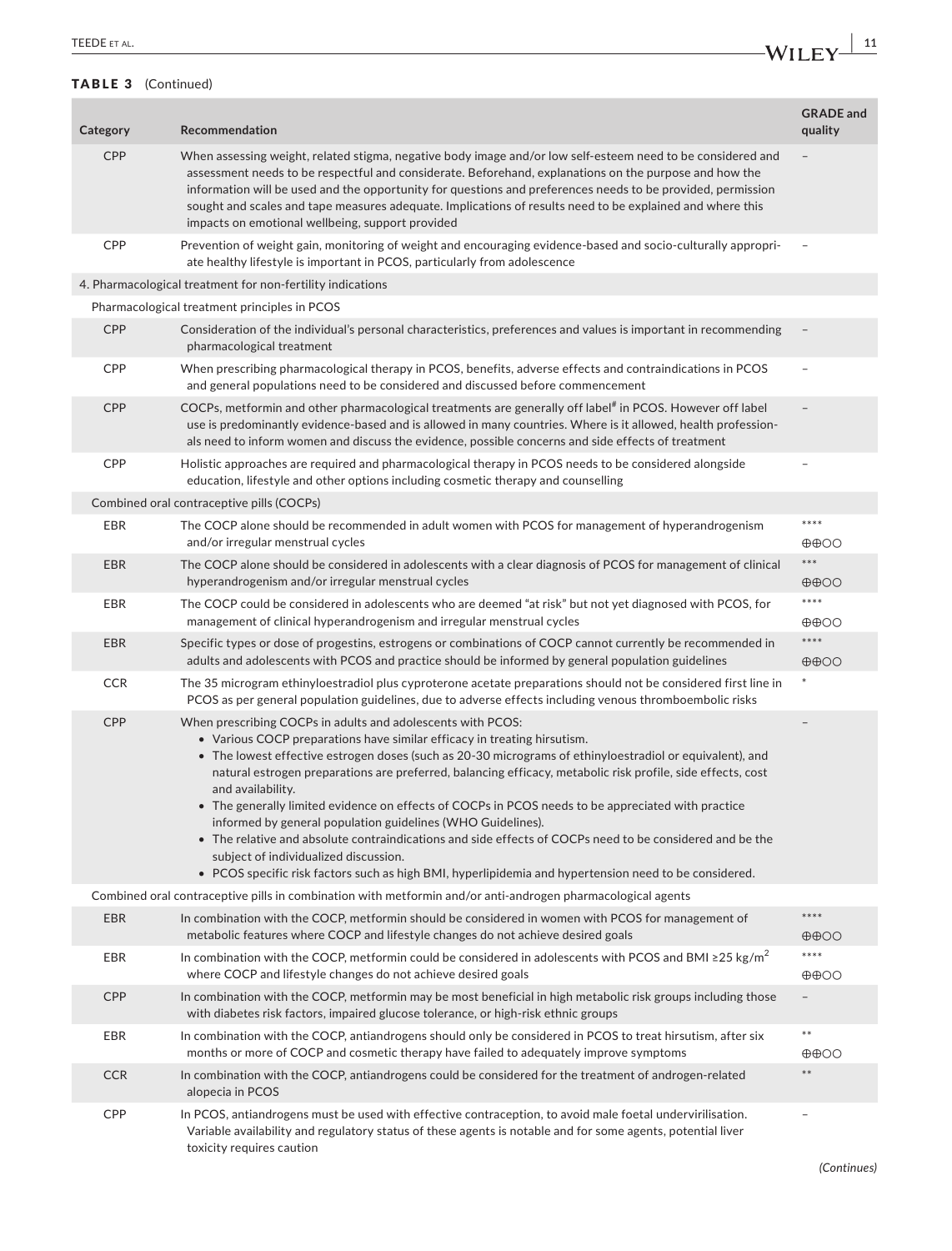# **12 WII FY FEEDE** ET AL.

| Category   | Recommendation                                                                                                                                                                                                                                                                                                                                                                                                                                                                                                                                                                                                                                                                                                        | <b>GRADE</b> and<br>quality        |
|------------|-----------------------------------------------------------------------------------------------------------------------------------------------------------------------------------------------------------------------------------------------------------------------------------------------------------------------------------------------------------------------------------------------------------------------------------------------------------------------------------------------------------------------------------------------------------------------------------------------------------------------------------------------------------------------------------------------------------------------|------------------------------------|
| Metformin  |                                                                                                                                                                                                                                                                                                                                                                                                                                                                                                                                                                                                                                                                                                                       |                                    |
| <b>EBR</b> | Metformin in addition to lifestyle, could be recommended in adult women with PCOS, for the treatment of<br>weight, hormonal, and metabolic outcomes                                                                                                                                                                                                                                                                                                                                                                                                                                                                                                                                                                   | ***<br>$\oplus \oplus \odot \odot$ |
| <b>EBR</b> | Metformin in addition to lifestyle, should be considered in adult women with PCOS with BMI $\geq$ 25 kg/m <sup>2</sup> for<br>management of weight and metabolic outcomes                                                                                                                                                                                                                                                                                                                                                                                                                                                                                                                                             | ***<br>$\oplus$ $\oplus$ OO        |
| EBR        | Metformin in additional to lifestyle, could be considered in adolescents with a clear diagnosis of PCOS or with<br>symptoms of PCOS before the diagnosis is made                                                                                                                                                                                                                                                                                                                                                                                                                                                                                                                                                      | ***<br>$\oplus$ $\oplus$ OO        |
| CPP        | Metformin may offer greater benefit in high metabolic risk groups including those with diabetes risk factors,<br>impaired glucose tolerance or high-risk ethnic groups (see Ethnic variation)                                                                                                                                                                                                                                                                                                                                                                                                                                                                                                                         |                                    |
| CPP        | Where metformin is prescribed the following need to be considered:<br>• Adverse effects, including gastrointestinal side-effects that are generally dose dependent and<br>self-limiting, need to be the subject of individualized discussion.<br>• Starting at a low dose, with 500 mg increments 1-2 weekly and extended release preparations may<br>minimize side effects.<br>• Metformin use appears safe long-term, based on use in other populations, however ongoing requirement<br>needs to be considered and use may be associated with low vitamin B12 levels<br>• Use is generally off label and health professionals need to inform women and discuss the evidence,<br>possible concerns and side effects. | ٠                                  |
|            | Anti-obesity pharmacological agents                                                                                                                                                                                                                                                                                                                                                                                                                                                                                                                                                                                                                                                                                   |                                    |
| <b>CCR</b> | Anti-obesity medications in addition to lifestyle, could be considered for the management of obesity in adults<br>with PCOS after lifestyle intervention, as per general population recommendations                                                                                                                                                                                                                                                                                                                                                                                                                                                                                                                   |                                    |
| CPP        | For anti-obesity medications, cost, contraindications, side effects, variable availability and regulatory status<br>need to be considered and pregnancy needs to be avoided whilst taking these medications                                                                                                                                                                                                                                                                                                                                                                                                                                                                                                           |                                    |
|            | Anti-androgen pharmacological agents                                                                                                                                                                                                                                                                                                                                                                                                                                                                                                                                                                                                                                                                                  |                                    |
| <b>EBR</b> | Where COCPs are contraindicated or poorly tolerated, in the presence of other effective forms of<br>contraception, anti-androgens could be considered to treat hirsutism and androgen-related alopecia                                                                                                                                                                                                                                                                                                                                                                                                                                                                                                                | $***$<br>$\bigoplus$ OOO           |
| CPP        | Specific types or doses of anti-androgens cannot currently be recommended with inadequate evidence in PCOS                                                                                                                                                                                                                                                                                                                                                                                                                                                                                                                                                                                                            | ÷                                  |
| Inositol   |                                                                                                                                                                                                                                                                                                                                                                                                                                                                                                                                                                                                                                                                                                                       |                                    |
| <b>EBR</b> | Inositol (in any form) should currently be considered an experimental therapy in PCOS, with emerging evidence<br>on efficacy highlighting the need for further research                                                                                                                                                                                                                                                                                                                                                                                                                                                                                                                                               | $\ast$<br>$\oplus$ 000             |
| <b>CPP</b> | Women taking inositol and other complementary therapies are encouraged to advise their health professional                                                                                                                                                                                                                                                                                                                                                                                                                                                                                                                                                                                                            | $\overline{\phantom{a}}$           |
|            | 5. Assessment and treatment of infertility                                                                                                                                                                                                                                                                                                                                                                                                                                                                                                                                                                                                                                                                            |                                    |
|            | Assessment of factors that may affect fertility, treatment response, or pregnancy outcomes                                                                                                                                                                                                                                                                                                                                                                                                                                                                                                                                                                                                                            |                                    |
| CPP        | Factors such as blood glucose, weight, blood pressure, smoking, alcohol, diet, exercise, sleep and mental,<br>emotional and sexual health need to be optimized in women with PCOS, to improve reproductive and obstetric<br>outcomes, aligned with recommendations in the general population. Refer to Lifestyle, Emotional Wellbeing<br>and Diabetes risk sections                                                                                                                                                                                                                                                                                                                                                   |                                    |
| CPP        | Monitoring during pregnancy is important in women with PCOS, given increased risk of adverse maternal and<br>offspring outcomes                                                                                                                                                                                                                                                                                                                                                                                                                                                                                                                                                                                       |                                    |
| <b>CCR</b> | In women with PCOS and infertility due to anovulation alone with normal semen analysis, the risks, benefits,<br>costs and timing of tubal patency testing should be discussed on an individual basis                                                                                                                                                                                                                                                                                                                                                                                                                                                                                                                  | ***                                |
| <b>CCR</b> | Tubal patency testing should be considered prior to ovulation induction in women with PCOS where there is<br>suspected tubal infertility                                                                                                                                                                                                                                                                                                                                                                                                                                                                                                                                                                              | $***$                              |
|            | Ovulation induction principles                                                                                                                                                                                                                                                                                                                                                                                                                                                                                                                                                                                                                                                                                        |                                    |
| CPP        | The use of ovulation induction agents, including letrozole, metformin and clomiphene citrate is off label in many<br>countries. Where off label use of ovulation induction agents is allowed, health professionals need to inform<br>women and discuss the evidence, possible concerns and side effects                                                                                                                                                                                                                                                                                                                                                                                                               |                                    |
| CPP        | Pregnancy needs to be excluded prior to ovulation induction                                                                                                                                                                                                                                                                                                                                                                                                                                                                                                                                                                                                                                                           |                                    |
| CPP        | Unsuccessful, prolonged use of ovulation induction agents need to be avoided, due to poor success rates                                                                                                                                                                                                                                                                                                                                                                                                                                                                                                                                                                                                               |                                    |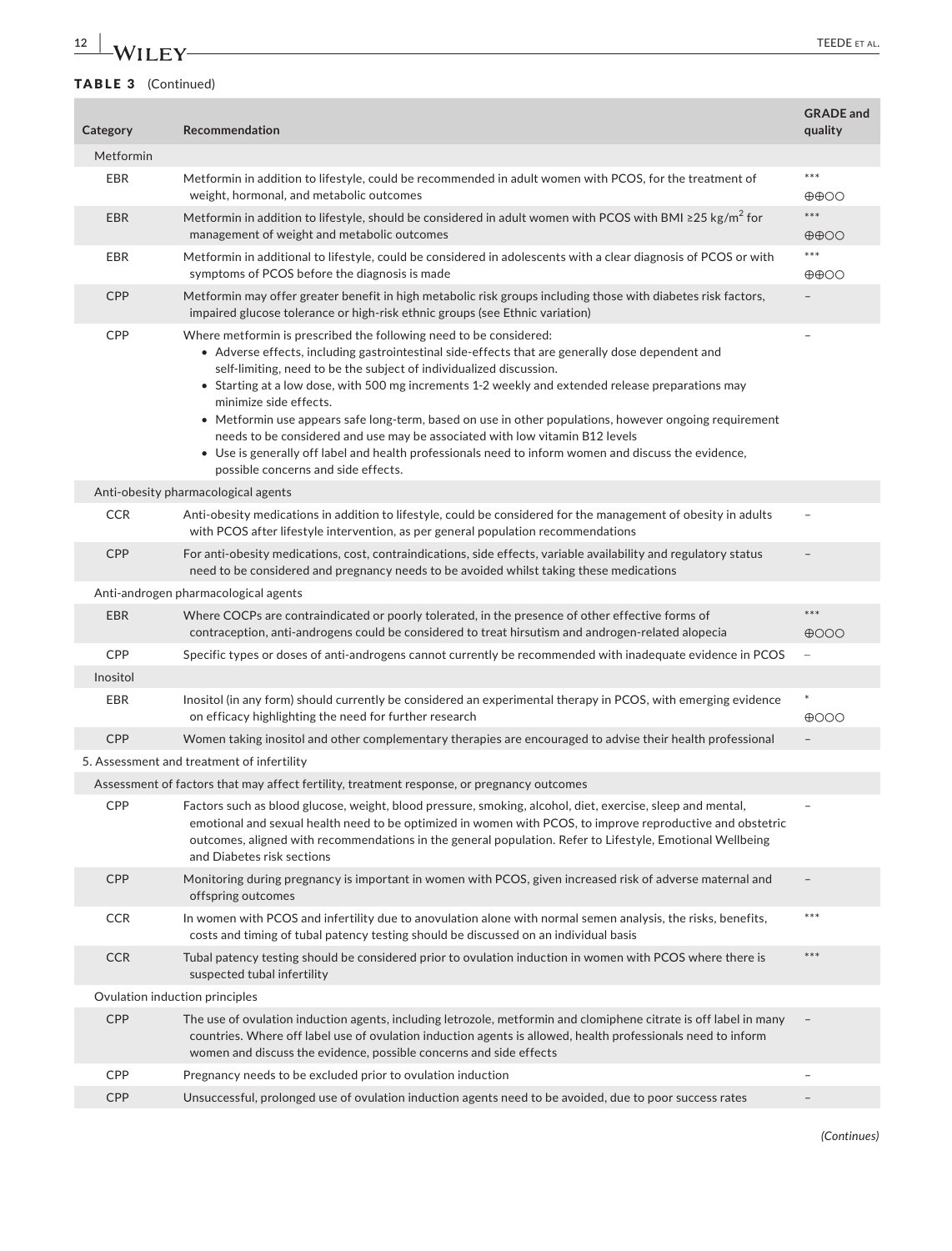| TEEDE ET AL. |   |  |
|--------------|---|--|
|              | . |  |

| Category       | Recommendation                                                                                                                                                                                                                                                                                                                                                                                                                         | <b>GRADE</b> and<br>quality            |
|----------------|----------------------------------------------------------------------------------------------------------------------------------------------------------------------------------------------------------------------------------------------------------------------------------------------------------------------------------------------------------------------------------------------------------------------------------------|----------------------------------------|
| Letrozole      |                                                                                                                                                                                                                                                                                                                                                                                                                                        |                                        |
| <b>EBR</b>     | Letrozole should be considered first line pharmacological treatment for ovulation induction in women with<br>PCOS with anovulatory infertility and no other infertility factors to improve ovulation, pregnancy and live<br>birth rates                                                                                                                                                                                                | ****<br>$\oplus$ $\oplus$ OO           |
| CPP            | Where letrozole is not available or use is not permitted or cost is prohibitive, health professionals can use other<br>ovulation induction agents                                                                                                                                                                                                                                                                                      |                                        |
| <b>CPP</b>     | Health professionals and women need to be aware that the risk of multiple pregnancy appears to be less with<br>letrozole, compared to clomiphene citrate                                                                                                                                                                                                                                                                               |                                        |
|                | Clomiphene citrate and metformin                                                                                                                                                                                                                                                                                                                                                                                                       |                                        |
| <b>EBR</b>     | Clomiphene citrate could be used alone in women with PCOS with anovulatory infertility and no other infertility<br>factors to improve ovulation and pregnancy rates                                                                                                                                                                                                                                                                    | $***$<br>$\bigoplus$ OOO               |
| EBR            | Metformin could be used alone in women with PCOS, with anovulatory infertility and no other infertility<br>factors, to improve ovulation, pregnancy and live birth rates, although women should be informed that there<br>are more effective ovulation induction agents                                                                                                                                                                | $***$<br>$\oplus \oplus \oplus \odot$  |
| <b>EBR</b>     | Clomiphene citrate could be used in preference, when considering clomiphene citrate or metformin for<br>ovulation induction in women with PCOS who are obese (BMI is $\geq 30 \text{ kg/m}^2$ ) with anovulatory infertility and no<br>other infertility factors                                                                                                                                                                       | $***$<br>$\oplus$ $\oplus$ OO          |
| EBR            | If metformin is being used for ovulation induction in women with PCOS who are obese (BMI $\geq$ 30 kg/m <sup>2</sup> ) with<br>anovulatory infertility and no other infertility factors, clomiphene citrate could be added to improve ovulation,<br>pregnancy and live birth rates                                                                                                                                                     | $***$<br>$\oplus$ $\oplus$ OO          |
| <b>EBR</b>     | Clomiphene citrate could be combined with metformin, rather than persisting with clomiphene citrate alone, in<br>women with PCOS who are clomiphene citrate-resistant, with anovulatory infertility and no other infertility<br>factors, to improve ovulation and pregnancy rates                                                                                                                                                      | $***$<br>$\oplus$ $\oplus$ OO          |
| CPP            | The risk of multiple pregnancies is increased with clomiphene citrate use and therefore monitoring needs to be<br>considered                                                                                                                                                                                                                                                                                                           |                                        |
| Gonadotrophins |                                                                                                                                                                                                                                                                                                                                                                                                                                        |                                        |
| <b>EBR</b>     | Gonadotrophins could be used as second line pharmacological agents in women with PCOS who have failed first<br>line oral ovulation induction therapy and are anovulatory and infertile, with no other infertility factors                                                                                                                                                                                                              | ***<br>$\oplus \oplus \odot \odot$     |
| <b>EBR</b>     | Gonadotrophins could be considered as first line treatment, in the presence of ultrasound monitoring, following<br>counselling on cost and potential risk of multiple pregnancy, in women with PCOS with anovulatory infertility<br>and no other infertility factors                                                                                                                                                                   | ***<br>$\oplus$ $\oplus$ OO            |
| EBR            | Gonadotrophins, where available and affordable, should be used in preference to clomiphene citrate combined<br>with metformin therapy for ovulation induction, in women with PCOS with anovulatory infertility, clomiphene<br>citrate-resistance and no other infertility factors, to improve ovulation, pregnancy and live birth rates                                                                                                | $****$<br>$\oplus \oplus \oplus \odot$ |
| <b>EBR</b>     | Gonadotrophins with the addition of metformin could be used rather than gonadotrophin alone, in women with<br>PCOS with anovulatory infertility, clomiphene citrate-resistance and no other infertility factors, to improve<br>ovulation, pregnancy and live birth rates                                                                                                                                                               | $***$<br>$\oplus \oplus \oplus \odot$  |
| EBR            | Either gonadotrophins or laparoscopic ovarian surgery could be used in women with PCOS with anovulatory<br>infertility, clomiphene citrate-resistance and no other infertility factors, following counselling on benefits and<br>risks of each therapy                                                                                                                                                                                 | ****<br>$\oplus \oplus \oplus \odot$   |
| <b>CPP</b>     | Where gonadotrophins are prescribed, considerations include:<br>• Cost and availability.<br>• Expertise required for use in ovulation induction.<br>• Degree of intensive ultrasound monitoring required.<br>• Lack of difference in clinical efficacy of available gonadotrophin preparations.<br>• Low dose gonadotrophin protocols optimize monofollicular development.<br>• Risk and implications of potential multiple pregnancy. |                                        |
| CPP            | Gonadotrophin induced ovulation is only triggered when there are fewer than three mature follicles and needs<br>to be cancelled if there are more than two mature follicles with the patient advised to avoid unprotected<br>intercourse                                                                                                                                                                                               |                                        |
|                | Anti-obesity pharmacological agents                                                                                                                                                                                                                                                                                                                                                                                                    |                                        |
| <b>CCR</b>     | Pharmacological anti-obesity agents should be considered an experimental therapy in women with PCOS for the<br>purpose of improving fertility, with risk to benefit ratios currently too uncertain to advocate this as fertility<br>therapy                                                                                                                                                                                            |                                        |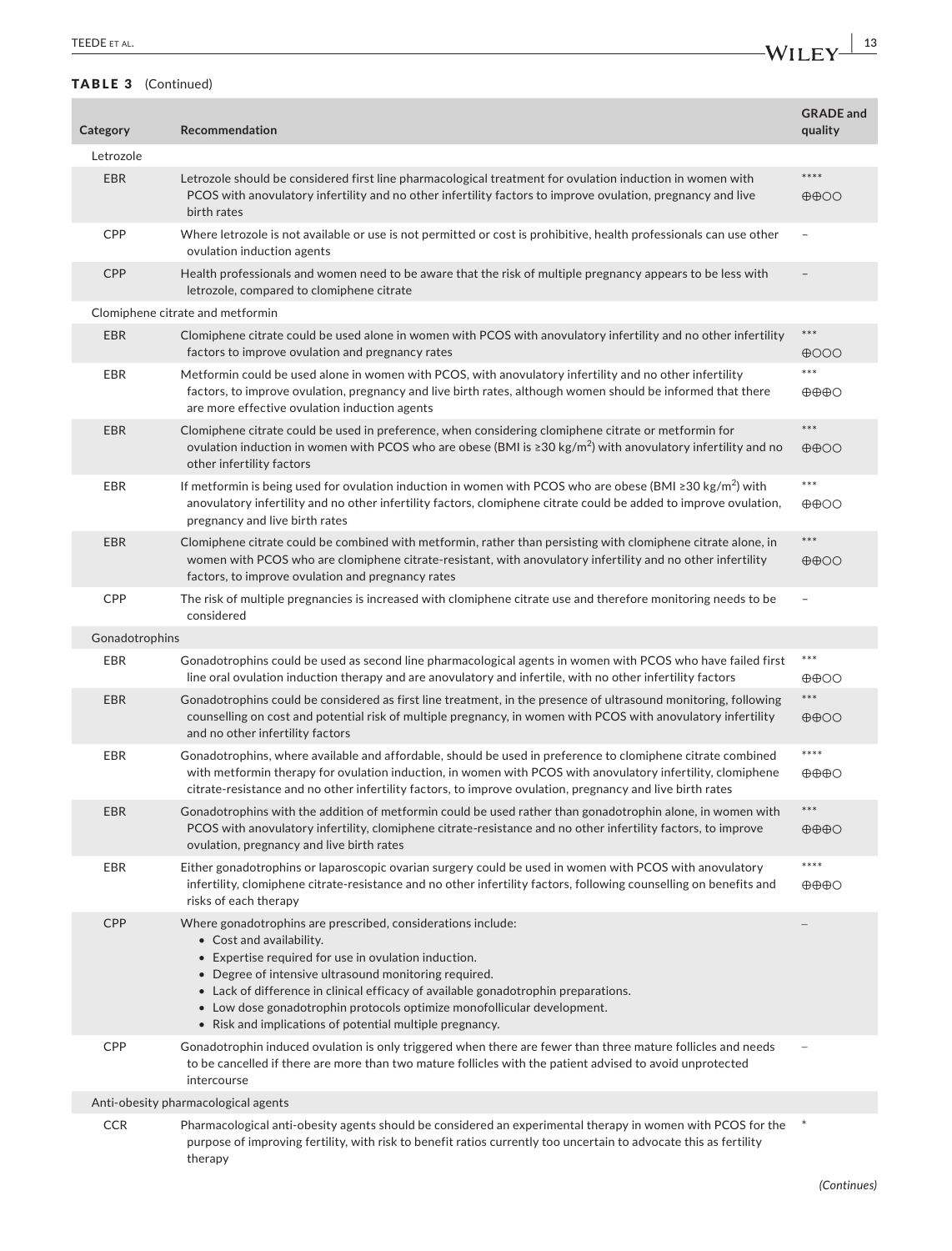# **14 |A/II FY TEEDE** ET AL.

| Category                     | Recommendation                                                                                                                                                                                                                                                                                                                                                                                                                                                                                                                                                                                                                                                                                                                                                                                                                                                                                                                                                                                                               | <b>GRADE</b> and<br>quality   |  |  |  |  |  |
|------------------------------|------------------------------------------------------------------------------------------------------------------------------------------------------------------------------------------------------------------------------------------------------------------------------------------------------------------------------------------------------------------------------------------------------------------------------------------------------------------------------------------------------------------------------------------------------------------------------------------------------------------------------------------------------------------------------------------------------------------------------------------------------------------------------------------------------------------------------------------------------------------------------------------------------------------------------------------------------------------------------------------------------------------------------|-------------------------------|--|--|--|--|--|
| Laparoscopic surgery         |                                                                                                                                                                                                                                                                                                                                                                                                                                                                                                                                                                                                                                                                                                                                                                                                                                                                                                                                                                                                                              |                               |  |  |  |  |  |
| EBR                          | Laparoscopic ovarian surgery could be second line therapy for women with PCOS, who are clomiphene citrate<br>resistant, with anovulatory infertility and no other infertility factors                                                                                                                                                                                                                                                                                                                                                                                                                                                                                                                                                                                                                                                                                                                                                                                                                                        | $***$<br>$\oplus$ $\oplus$ OO |  |  |  |  |  |
| <b>CCR</b>                   | Laparoscopic ovarian surgery could potentially be offered as first line treatment if laparoscopy is indicated for<br>another reason in women with PCOS with anovulatory infertility and no other infertility factors                                                                                                                                                                                                                                                                                                                                                                                                                                                                                                                                                                                                                                                                                                                                                                                                         | $***$                         |  |  |  |  |  |
| <b>CPP</b>                   | Risks need to be explained to all women with PCOS considering laparoscopic ovarian surgery                                                                                                                                                                                                                                                                                                                                                                                                                                                                                                                                                                                                                                                                                                                                                                                                                                                                                                                                   |                               |  |  |  |  |  |
| CPP                          | Where laparoscopic ovarian surgery is to be recommended, the following need to be considered:<br>• Comparative cost.<br>• Expertise required for use in ovulation induction.<br>• Intra-operative and post-operative risks are higher in women who are overweight and obese.<br>• There may be a small associated risk of lower ovarian reserve or loss of ovarian function.<br>• Periadnexal adhesion formation may be an associated risk.                                                                                                                                                                                                                                                                                                                                                                                                                                                                                                                                                                                  |                               |  |  |  |  |  |
| Bariatric surgery            |                                                                                                                                                                                                                                                                                                                                                                                                                                                                                                                                                                                                                                                                                                                                                                                                                                                                                                                                                                                                                              |                               |  |  |  |  |  |
| <b>CCR</b>                   | Bariatric surgery should be considered an experimental therapy in women with PCOS, for the purpose of having<br>a healthy baby, with risk to benefit ratios currently too uncertain to advocate this as fertility therapy                                                                                                                                                                                                                                                                                                                                                                                                                                                                                                                                                                                                                                                                                                                                                                                                    |                               |  |  |  |  |  |
| <b>CPP</b>                   | If bariatric surgery is to be prescribed, the following need to be considered:<br>• Comparative cost.<br>$\bullet$ The need for a structured weight management program involving diet, physical activity and interventions<br>to improve psychological, musculoskeletal and cardiovascular health to continue post-operatively.<br>• Perinatal risks such as small for gestational age, premature delivery, possibly increased infant mortality.<br>• Potential benefits such as reduced incidence of large for gestational age fetus and gestational diabetes.<br>• Recommendations for pregnancy avoidance during periods of rapid weight loss and for at least 12 months<br>after bariatric surgery with appropriate contraception.<br>If pregnancy occurs, the following need to be considered:<br>• Awareness and preventative management of pre-and post-operative nutritional deficiencies is important,<br>ideally in a specialist interdisciplinary care setting.<br>• Monitoring of fetal growth during pregnancy. |                               |  |  |  |  |  |
| In vitro fertilization (IVF) |                                                                                                                                                                                                                                                                                                                                                                                                                                                                                                                                                                                                                                                                                                                                                                                                                                                                                                                                                                                                                              |                               |  |  |  |  |  |
| <b>CCR</b>                   | In the absence of an absolute indication for IVF ± intracytoplasmic sperm injection (ICSI), women with PCOS<br>and anovulatory infertility could be offered IVF as third line therapy where first or second line ovulation<br>induction therapies have failed                                                                                                                                                                                                                                                                                                                                                                                                                                                                                                                                                                                                                                                                                                                                                                | $***$                         |  |  |  |  |  |
| <b>CPP</b>                   | In women with anovulatory PCOS, the use of IVF is effective and when elective single embryo transfer is used,<br>multiple pregnancies can be minimized                                                                                                                                                                                                                                                                                                                                                                                                                                                                                                                                                                                                                                                                                                                                                                                                                                                                       |                               |  |  |  |  |  |
| <b>CPP</b>                   | Women with PCOS undergoing IVF ± ICSI therapy need to be counselled prior to starting treatment including<br>on:<br>• Availability, cost and convenience.<br>• Increased risk of ovarian hyperstimulation syndrome.<br>• Options to reduce the risk of ovarian hyperstimulation.                                                                                                                                                                                                                                                                                                                                                                                                                                                                                                                                                                                                                                                                                                                                             | $\overline{\phantom{m}}$      |  |  |  |  |  |
| <b>CCR</b>                   | Urinary or recombinant follicle stimulation hormone can be used in women with PCOS undergoing controlled<br>ovarian hyperstimulation for IVF ± ICSI, with insufficient evidence to recommend specific follicle stimulating<br>hormone (FSH) preparations                                                                                                                                                                                                                                                                                                                                                                                                                                                                                                                                                                                                                                                                                                                                                                     |                               |  |  |  |  |  |
| <b>CCR</b>                   | Exogenous recombinant luteinizing hormone treatment should not be routinely used in combination with follicle<br>stimulating hormone therapy in women with PCOS undergoing controlled ovarian hyperstimulation for<br>$IVF \pm ICSI$                                                                                                                                                                                                                                                                                                                                                                                                                                                                                                                                                                                                                                                                                                                                                                                         | $\overline{\phantom{a}}$      |  |  |  |  |  |
| <b>EBR</b>                   | A gonadotrophin releasing hormone antagonist protocol is preferred in women with PCOS undergoing an<br>IVF $\pm$ ICSI cycle, over a gonadotrophin releasing hormone agonist long protocol, to reduce the duration of<br>stimulation, total gonadotrophin dose and incidence of ovarian hyperstimulation syndrome (OHSS)                                                                                                                                                                                                                                                                                                                                                                                                                                                                                                                                                                                                                                                                                                      | $***$<br>$\oplus$ $\oplus$ OO |  |  |  |  |  |
| CPP                          | Human chorionic gonadotrophins is best used at the lowest doses to trigger final oocyte maturation in women<br>with PCOS undergoing an IVF $\pm$ ICSI cycle to reduce the incidence of OHSS                                                                                                                                                                                                                                                                                                                                                                                                                                                                                                                                                                                                                                                                                                                                                                                                                                  |                               |  |  |  |  |  |
| <b>CPP</b>                   | Triggering final oocyte maturation with a gonadotropin-releasing hormone (GnRH) agonist and freezing all<br>suitable embryos could be considered in women with PCOS having an IVF/ICSI cycle with a GnRH antagonist<br>protocol and at an increased risk of developing OHSS or where fresh embryo transfer is not planned                                                                                                                                                                                                                                                                                                                                                                                                                                                                                                                                                                                                                                                                                                    |                               |  |  |  |  |  |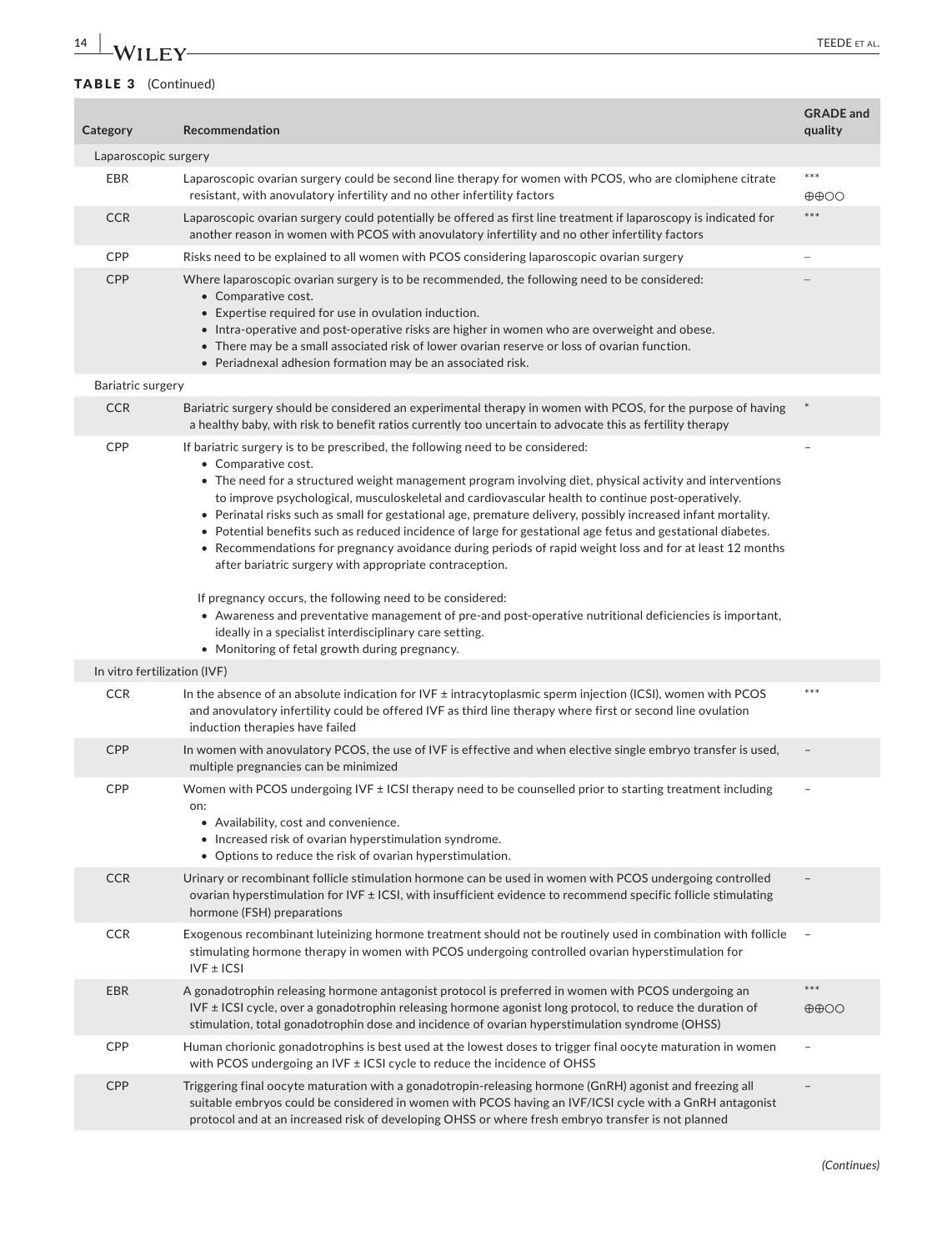|  | Category   | Recommendation                                                                                                                                                                                                                                                                                                                                                                                                                                                                                          | <b>GRADE</b> and<br>quality        |
|--|------------|---------------------------------------------------------------------------------------------------------------------------------------------------------------------------------------------------------------------------------------------------------------------------------------------------------------------------------------------------------------------------------------------------------------------------------------------------------------------------------------------------------|------------------------------------|
|  | <b>CPP</b> | In IVF $\pm$ ICSI cycles in women with PCOS, consideration needs to be given to an elective freeze of all embryos                                                                                                                                                                                                                                                                                                                                                                                       | $\overline{\phantom{a}}$           |
|  | <b>EBR</b> | Adjunct metformin therapy could be used before and/or during follicle stimulating hormone ovarian stimulation<br>in women with PCOS undergoing a IVF $\pm$ ICSI therapy with a GnRH agonist protocol, to improve the clinical<br>pregnancy rate and reduce the risk of OHSS                                                                                                                                                                                                                             | ***<br>$\oplus \oplus \odot \odot$ |
|  | <b>CCR</b> | In a GnRH agonist protocol with adjunct metformin therapy, in women with PCOS undergoing IVF $\pm$ ICSI<br>treatment, the following could be considered:<br>Metformin commencement at the start of GnRH agonist treatment.<br>$\bullet$<br>• Metformin use at a dose of between 1000 to 2550 mg daily.<br>• Metformin cessation at the time of the pregnancy test or menses (unless the metformin therapy is<br>otherwise indicated).<br>• Metformin side-effects (see metformin section in this table) | -                                  |
|  | <b>CPP</b> | In IVF ± ICSI cycles, women with PCOS could be counselled on potential benefits of adjunct metformin in a<br>GnRH antagonist protocol to reduce risk of ovarian hyperstimulation syndrome (see above for metformin<br>therapy considerations).                                                                                                                                                                                                                                                          |                                    |
|  | CPP        | The term in vitro maturation (IVM) treatment cycle is applied to "the maturation in vitro of immature cumulus<br>oocyte complexes collected from antral follicles" (encompassing both stimulated and unstimulated cycles, but<br>without the use of a human gonadotrophin trigger)                                                                                                                                                                                                                      |                                    |
|  | <b>CCR</b> | In units with sufficient expertise, IVM could be offered to achieve pregnancy and livebirth rates approaching<br>those of standard IVF ± ICSI treatment without the risk of OHSS for women with PCOS, where an embryo is<br>generated, then vitrified and thawed and transferred in a subsequent cycle                                                                                                                                                                                                  | **                                 |

EBR, Evidence based recommendation; CCR, Clinical consensus recommendation; CPP, Clinical Practice Point. Evidence quality: ⊕⊕⊕⊕ = high quality, ⊕⊕⊕○ = moderate quality, ⊕⊕○○ = low quality and ⊕○○○ = very low quality evidence. \*\*\*\* Strong recommendation for the option, \*\*\*Conditional recommendation for the option; \*\*Conditional recommendation for either the option or the comparison; \*Conditional recommendation against the option. Note: Off-label prescribing occurs when a drug is prescribed for an indication, a route of administration, or a patient group that is not included in the approved product information document for that drug by the regulatory body. Prescribing off-label is often unavoidable and common, and does not mean that the regulatory body has rejected the indication, but more commonly there has not been a submission to request evaluation of the indication or that patient group for any given drug. GRADE working group. Grading of Recommendations Assessment, Development and Evaluation (GRADE) guidelines.

# Off-label prescribing occurs when a drug is prescribed for an indication, a route of administration, or a patient group that is not included in the approved product information document for that drug by the regulatory body. Prescribing off-label is often unavoidable and common and does not mean that the regulatory body has rejected the indication, more commonly there has not been a submission to request evaluation of the indication or that patient group for any given drug.

multidisciplinary clinical expertise, consumer preferences and structured review by the five GDGs. Detailed methods for stakeholder engagement and guideline development can be found at [https://](https://www.monash.edu/medicine/sphpm/mchri/pcos) [www.monash.edu/medicine/sphpm/mchri/pcos.](https://www.monash.edu/medicine/sphpm/mchri/pcos) The guideline provides 166 recommendations: EBR = 31, CCR = 59, and CPP = 76. Overall evidence is low to moderate quality, requiring significant research expansion in this neglected, yet common condition.

We endorse the Rotterdam PCOS Diagnostic Criteria in adults (two of oligo- or anovulation, clinical and/or biochemical hyperandrogenism, or polycystic ovaries on ultrasound), after exclusion of related disorders. Where both oligo- or anovulation and hyperandrogenism are present, ultrasound is not necessary for diagnosis. In adolescents, both oligo-anovulation and hyperandrogenism are required, with ultrasound not recommended for diagnosis. Ultrasound criterions are refined with advancing technology. Antimüllerian hormone levels are not yet adequate for diagnosis of PCOS. Insulin resistance is recognized as a key feature of PCOS, yet clinical measurement is not recommended at the current time. Once diagnosed, assessment and management includes reproductive, metabolic, and psychological features. Education, self-empowerment, multidisciplinary care, and lifestyle intervention for prevention or management of excess weight are prioritized. Depressive and anxiety symptoms should be screened, assessed and managed and health professionals should be aware of other impacts on emotional wellbeing and quality of life. Combined oral contraceptive pills are first-line pharmacological management for menstrual irregularity and hyperandrogenism, with no specific formulation recommended and with low dose preparations preferred. Metformin is recommended in addition or alone, primarily for management of metabolic features. Letrozole is first-line pharmacological infertility therapy; with clomiphene and metformin both having a role alone and in combination. In women with PCOS and anovulatory infertility, gonadotrophins are second line. In the absence of an absolute indication for IVF, women with PCOS and anovulatory infertility, could be offered IVF third line where other ovulation induction therapies have failed.

The combined effects of the provision of a single source of evidence-based recommendations and comprehensive international translation and dissemination program will amplify impact of the guideline and recommendations globally. It will support and build the capability of health professionals to deliver high-quality, evidence-based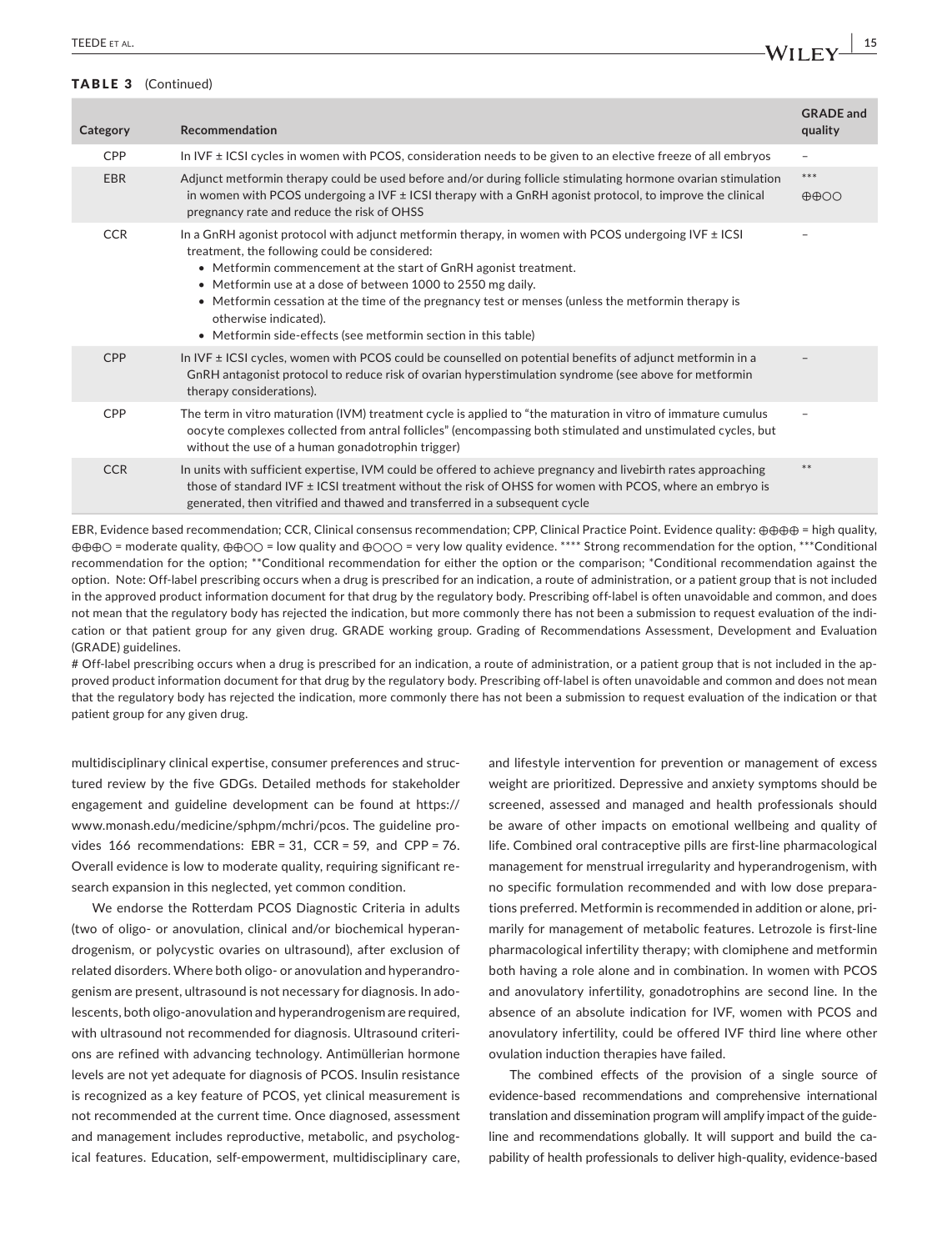**16 | A/II FY TEEDE** ET AL.

assessment and management of PCOS and will augment the health literacy and self-management of PCOS health consumers. The guideline recommendations are protected under copyright, however the process for adaption of guideline recommendations to regional context is available at [https://www.monash.edu/medicine/sphpm/mchri/pcos.](https://www.monash.edu/medicine/sphpm/mchri/pcos) The guideline and translation program will contribute to early diagnosis and improved health outcomes and promote best-practice PCOS models of care. The translation program will be inclusive of a range of outputs such as; the first evidence-based PCOS APP (AskPCOS), a rigorously developed question prompt list to optimize health professional engagement, health literacy enhancing tools, comprehensive PCOS related health information; internationally accessible health professional accredited courses, webinars with international expert panels, and e-health information resources available at [https://www.monash.](https://www.monash.edu/medicine/sphpm/mchri/pcos) [edu/medicine/sphpm/mchri/pcos.](https://www.monash.edu/medicine/sphpm/mchri/pcos) Most importantly, the guideline and translation of the guideline is expected to improve patient experiences through the provision of timely and accurate diagnosis, accessible evidence-based information and improved multi-disciplined support. Ultimately, this initiative may serve as an exemplar for international collaborative engagement and healthcare impact. Key elements included extensive collaboration, broad stakeholder representation including consumer partnership, distributive leadership, adequate funding, robust project management and governance, adherence to best practice and integrated comprehensive translation and evaluation.

#### **ACKNOWLEDGEMENTS**

We gratefully acknowledge the contribution of our funding, partner, engaged, and collaborating organizations:

- **1.** The Australian National Health and Medical Research Council (NHMRC) through the funded Centre for Research Excellence in Polycystic Ovary Syndrome (APP1078444) and the members of this Centre who coordinated this international guideline effort.
- **2.** Our partner organizations which co-funded the guideline:
	- American Society for Reproductive Medicine (ASRM)
	- European Society of Human Reproduction and Embryology (ESHRE)
- **3.** Our collaborating and engaged societies and consumer groups:
	- Androgen Excess and Polycystic Ovary Syndrome Society (AEPCOS)
	- American Pediatric Endocrine Society;
	- Asia Pacific Paediatric Endocrine Society (APPES)
	- • Asia Pacific Initiative on Reproduction (ASPIRE)
	- • Australasian Paediatric Endocrine Group (APEG)
	- Australian Diabetes Society (ADS)
	- • British Fertility Society (BFS)
	- Canadian Society of Endocrinology and Metabolism (CSEM)
	- • Dietitians Association Australia
	- Endocrine Society (US Endo)
	- Endocrine Society Australia (ESA)
	- • European Society of Endocrinology (ESE)
	- European Society for Paediatric Endocrinology (ESPE)
- • Exercise and Sports Science Australia (ESSA)
- Federation of Obstetric and Gynaecological Societies of India (FOGSI)
- • Fertility Society Australia (FSA)
- International Society of Endocrinology (ISE)
- International Federation of Fertility Societies (IFFS)
- International Federation of Gynecology and Obstetrics (FIGO)
- Italian Society of Gynaecology and Obstetrics
- Japanese Society for Paediatric Endocrinology (JSPE)
- Latin American Society for Paediatric Endocrinology (SLEP);
- Nordic Federation of Societies of Obstetrics and Gynaecology (NFOG)
- PCOS Challenge
- • PCOS Society of India
- Paediatric Endocrine Society (PES)
- Polycystic Ovary Association Australia (POSSA);
- Royal Australasian College of Physicians (RACP)
- Royal Australian College of General Practitioners (RACGP)
- • Royal Australian and New Zealand College of Obstetricians and Gynaecologists (RANZCOG)
- Royal College of Obstetricians and Gynaecologists (RCOG)
- South African Society of Gynaecology and Obstetrics (SASOG)
- Verity UK
- • Victorian Assisted Reproductive Technology Association (VARTA)

Other relevant organizations are welcome to partner in guideline translation once approved.

#### **CONFLICT OF INTEREST**

Disclosures of conflicts of interest were declared at the outset and updated throughout the guideline process, aligned with NHMRC guideline processes. Full details of conflicts declared across the guideline development groups are available at [https://www.monash.](https://www.monash.edu/medicine/sphpm/mchri/pcos/guideline) [edu/medicine/sphpm/mchri/pcos/guideline](https://www.monash.edu/medicine/sphpm/mchri/pcos/guideline) in the Register of disclosures of interest. Of named authors, Dr Costello has declared shares in Virtus Health and past sponsorship from Merck Serono for conference presentations. Prof. Laven declared grants from Ferring, Euroscreen and personal fees from Ferring, Euroscreen, Danone and Titus Healthcare. Prof. Norman has declared a minor shareholder interest in an IVF unit. The remaining authors have no conflicts of interest to declare. The guideline was peer reviewed by special interest groups across our partner and collaborating societies and consumer organizations, was independently assessed against AGREEII criteria, and underwent methodological review. This guideline was approved by all members of the guideline development groups and was submitted for final approval by the NHMRC.

#### **AUTHOR ROLES**

Professor Teede, Professor Norman and all listed authors, were members of the project board, and coordinated GDG activities from prioritizing clinical questions, providing clinical input into evidence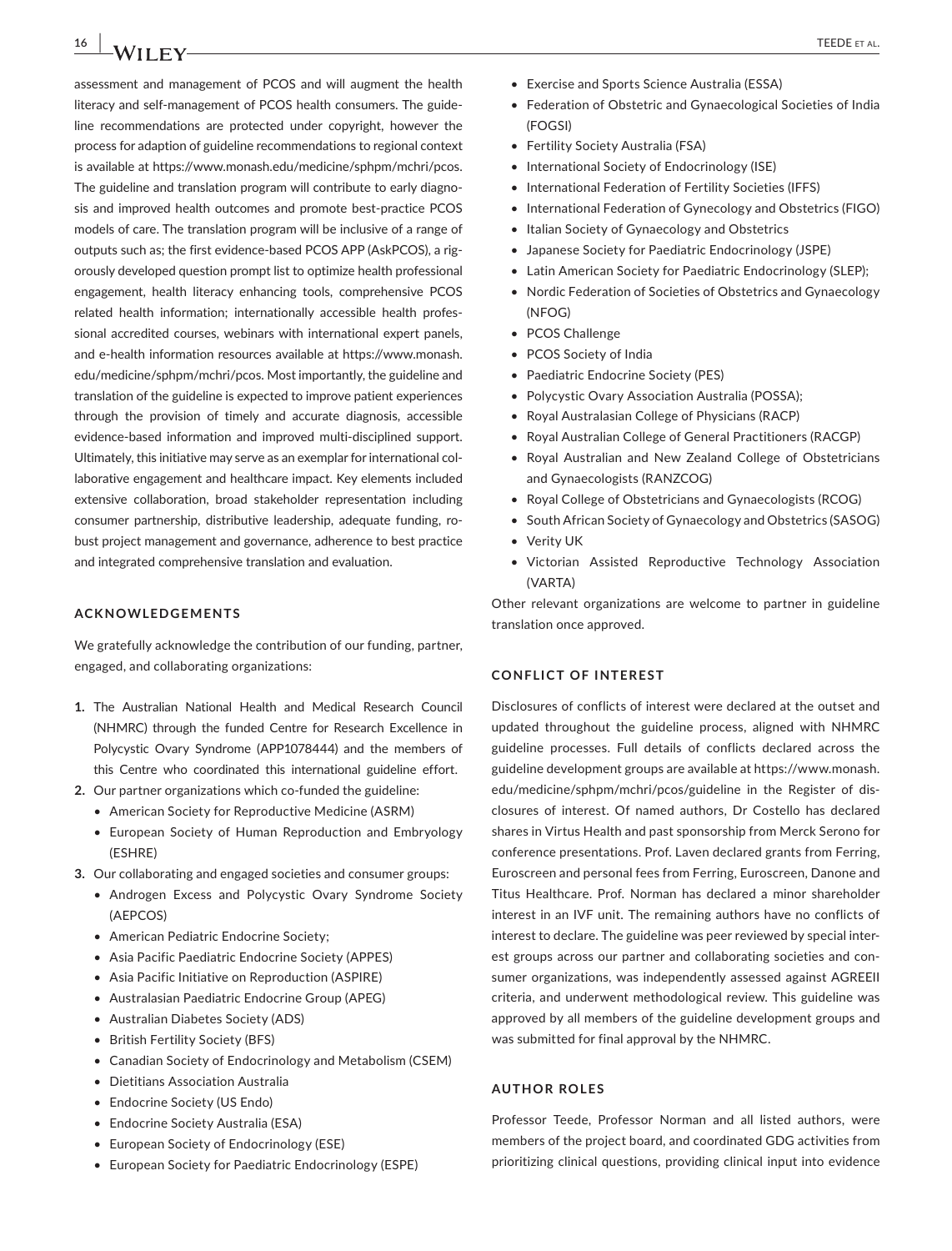synthesis, chairing the GDG process and GRADE framework application, finalizing recommendations, responding to feedback and endorsing the guideline. Helena Teede was the guideline development and translation lead and engaged with all GDG meetings, overseeing the process. Joop Laven, Anuja Dokras, Lisa Moran, Terhi Piltonen and Michael Costello chaired the GDGs. Marie Misso led the guideline development and evidence synthesis processes. Robert Norman was the PCOS Centre for Research Excellence co-director, the deputy chair of the International advisory board and the deputy chair of two GDG's. All other authors, were actively engaged as GDG, consumer, translation, or international advisory board members or members of the evidence synthesis and translation team, contributed to the manuscript, prioritizing clinical questions, discussing recommendations until voting and consensus, responses to external peer review and approval of the final recommendations across all GDGs.

#### **REFERENCES**

- 1. Teede H, Deeks A, Moran L. Polycystic ovary syndrome: a complex condition with psychological, reproductive and metabolic manifestations that impacts on health across the lifespan. *BMC Med*. 2010;8:41.
- 2. Azziz R, Carmina E, Chen Z, et al. Polycystic ovary syndrome. *Nat Rev Dis Primers*. 2016;2:16057.
- 3. Gibson-Helm M, Teede H, Dunaif A, Dokras A. Delayed diagnosis and a lack of information associated with dissatisfaction in women with polycystic ovary syndrome. *J Clin Endocrinol Metab*. 2017;102(2):604‐612.
- 4. Dokras A, Saini S, Gibson-Helm M, Schulkin J, Cooney L, Teede H. Gaps in knowledge among physicians regarding diagnostic criteria and management of polycystic ovary syndrome. *Fertil Steril* 2017;107(6):1380‐1386.e1.
- 5. Teede H, Gibson-Helm M, Norman RJ, Boyle J. Polycystic ovary syndrome: perceptions and attitudes of women and primary health care physicians on features of PCOS and renaming the syndrome. *J Clin Endocrinol Metab*. 2014;99(1):E107‐E111.
- 6. Balen AH, Morley LC, Misso M, et al. The management of anovulatory infertility in women with polycystic ovary syndrome: an analysis of the evidence to support the development of global WHO guidance. *Hum Reprod Update*. 2016;22(6):687‐708.
- 7. Goodman NF, Cobin RH, Futterweit W, Glueck JS, Legro RS, Carmina E. American Association of Clinical Endocrinologists, American College or Endocrinology and Androgen Excess and PCOS Society Disease State Clinical Review: guide to the best practices in the evalution and treatment of polycystic ovary syndrome. *Endocr Pract*. 2015;21(11):1291‐1300.
- 8. Legro RS, Arslanian SA, Ehrmann DA, et al. Diagnosis and treatment of polycystic ovary syndrome: an Endocrine Society clinical practice guideline. *J Clin Endocrinol Metab*. 2013;98(12): 4565‐4592.
- 9. Conway G, Dewailly D, Diamanti-Kandarakis E, Escobar-Morreale HF, Franks S, Gambineri A. The polycystic ovary syndrome: a position statement from the European Society of Endocrinology. *Eur J Endocrinol*. 2014;171(4):P1‐P29.
- 10. Teede HJ, Misso ML, Deeks AA, et al. Assessment and management of polycystic ovary syndrome: summary of an evidence-based guideline. *Med J Aust*. 2011;195(6):S65‐S112.
- 11. Misso M, Teede H. Evidence based guideline (EBG) development: a practical guide, in knowledge transfer: practices, types and challenges. In: Ilic D, ed. *Knowledge Transfer: Practices, Types and Challenges*. New York, NY: Nova Publishers; 2012.
- 12. Brouwers M, Kho ME, Browman GP, et al. AGREE II: advancing guideline development, reporting and evaluation in health care. *Can Med Assoc J*. 2010;182(18):E839‐E842.
- 13. GRADE Working Group. Grading of recommendations assessment, development and evaluation (GRADE) guidelines. [http://www.](http://www.gradeworkinggroup.org/) [gradeworkinggroup.org/.](http://www.gradeworkinggroup.org/)
- 14. National Health and Medical Research Council. *NHMRC Levels of Evidence and Grades for Recommendations for Developers of Guidelines*. Canberra, ACT: National Health and Medical Research Council; 2009.
- 15. National Health and Medical Research Council. *NHMRC Standards and Procedures for Externally Developed Guidelines*. Canberra, ACT: Australian Government; 2007.

**How to cite this article:** Teede HJ, Misso ML, Costello MF, et al.; On behalf of the International PCOS Network. Recommendations from the international evidence-based guideline for the assessment and management of polycystic ovary syndrome. *Clin Endocrinol (Oxf)*. 2018;00:1–18. <https://doi.org/10.1111/cen.13795>

#### **APPENDIX**

#### **International PCOS Network**

Marianne Andersen, Odense University Hospital, Denmark

- Ricardo Azziz, State University of New York System Administration, USA
- Adam Balen, Leeds Teaching Hospitals, UK
- Estifanos Baye, Monash Centre for Health Research and Implementation, Australia
- Jacqueline Boyle, Monash Centre for Health Research and Implementation, Australia

Leah Brennan, Australian Catholic University, Australia

- Frank Broekmans, University Medical Centre Utrecht, Netherlands
- Preeti Dabadghao, Sanjay Gandhi Postgraduate Institute of Medical Sciences, India

Luigi Devoto, University of Chile, Faculty of Medicine, Chile Didier Dewailly, University of Lille, France

- Linda Downes, Monash Centre for Health Research and Implementation, Australia
- Bart Fauser, University Medical Center Utrecht, Netherlands
- Stephen Franks, Imperial College, London, UK
- Rhonda M. Garad, Monash Centre for Health Research and Implementation, Australia
- Melanie Gibson-Helm, Monash University, Australia
- Cheryce Harrison, Monash Centre for Health Research and Implementation, Australia
- Roger Hart, The University of Western Australia, Australia
- Rachel Hawkes, Verity, UK
- Angelica Hirschberg, Karolinska Institutet, Sweden